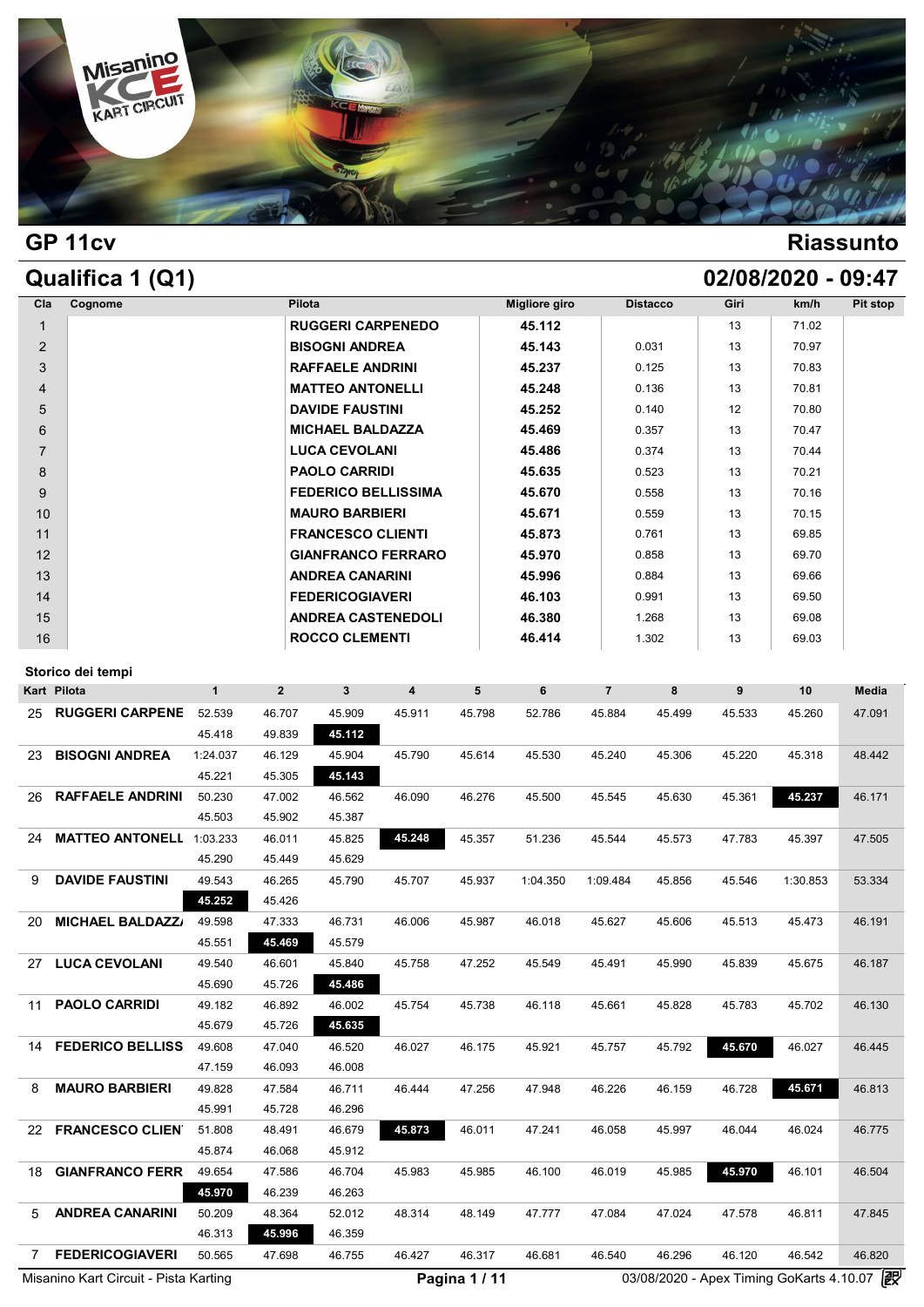

| .<br>GP 11cv |                        |        |        |        |        |        |        |        |        |        | <b>Riassunto</b> |        |  |
|--------------|------------------------|--------|--------|--------|--------|--------|--------|--------|--------|--------|------------------|--------|--|
|              | Kart Pilota            |        | 2      | з      | 4      | 5      | 6      |        | 8      | 9      | 10               | Media  |  |
|              |                        | 46.444 | 46.176 | 46.103 |        |        |        |        |        |        |                  |        |  |
|              | <b>ANDREA CASTENED</b> | 50.122 | 47.982 | 47.445 | 46.549 | 46.398 | 46.709 | 47.026 | 46.517 | 46.819 | 46.380           | 47.168 |  |
|              |                        | 46.552 | 46.641 | 48.052 |        |        |        |        |        |        |                  |        |  |
| 13           | <b>ROCCO CLEMENTI</b>  | 53.321 | 52.301 | 47.138 | 48.034 | 46.618 | 54.074 | 46.889 | 46.727 | 46.414 | 46.677           | 48.443 |  |
|              |                        | 47.929 | 46.799 | 46.847 |        |        |        |        |        |        |                  |        |  |

# **Qualifica 2 (Q2) 02/08/2020 - 10:02**

| Cla            | Cognome | Pilota                   | <b>Migliore giro</b> | <b>Distacco</b> | Giri | km/h  | Pit stop |
|----------------|---------|--------------------------|----------------------|-----------------|------|-------|----------|
|                |         | <b>ROCCO ANDREA</b>      | 44.938               |                 | 14   | 71.30 |          |
| 2              |         | <b>GHEDINI GIULIANO</b>  | 45.096               | 0.158           | 13   | 71.05 |          |
| 3              |         | <b>TONI DI GIULIO</b>    | 45.140               | 0.202           | 13   | 70.98 |          |
| $\overline{4}$ |         | <b>DANIELE PAGANIN</b>   | 45.198               | 0.260           | 14   | 70.89 |          |
| 5              |         | <b>LELLI STEFANO</b>     | 45.373               | 0.435           | 14   | 70.61 |          |
| 6              |         | <b>MATTIA RIMINI</b>     | 45.414               | 0.476           | 13   | 70.55 |          |
| $\overline{7}$ |         | <b>GABRIELE GHIDINI</b>  | 45.554               | 0.616           | 13   | 70.33 |          |
| 8              |         | <b>ROSANNA MARZIANO</b>  | 45.555               | 0.617           | 13   | 70.33 |          |
| 9              |         | <b>ANDREA NICOZIANI</b>  | 45.747               | 0.809           | 13   | 70.04 |          |
| 10             |         | <b>NICOLA GENTILINI</b>  | 45.960               | 1.022           | 13   | 69.71 |          |
| 11             |         | <b>LEONARDO GHETTI</b>   | 45.970               | 1.032           | 13   | 69.70 |          |
| 12             |         | <b>OMAR SANCHINI</b>     | 46.238               | 1.300           | 13   | 69.29 |          |
| 13             |         | <b>ALBERTO GABELLINI</b> | 46.264               | 1.326           | 13   | 69.25 |          |
| 14             |         | <b>MATTIA OLIVA</b>      | 46.815               | 1.877           | 13   | 68.44 |          |
| 15             |         | <b>ROCCO ELISA</b>       | 46.843               | 1.905           | 13   | 68.40 |          |
| 16             |         | <b>CASTENEDOLI MARCO</b> | 47.032               | 2.094           | 13   | 68.12 |          |

|                | Storico dei tempi       |              |                |        |                         |        |        |                |        |        |        |              |
|----------------|-------------------------|--------------|----------------|--------|-------------------------|--------|--------|----------------|--------|--------|--------|--------------|
|                | Kart Pilota             | $\mathbf{1}$ | $\overline{2}$ | 3      | $\overline{\mathbf{4}}$ | 5      | 6      | $\overline{7}$ | 8      | 9      | 10     | <b>Media</b> |
| 25             | <b>ROCCO ANDREA</b>     | 47.175       | 45.311         | 45.024 | 45.091                  | 44.980 | 44.938 | 45.190         | 45.199 | 45.064 | 45.138 | 45.257       |
|                |                         | 45.195       | 45.119         | 45.087 | 45.098                  |        |        |                |        |        |        |              |
| 8              | <b>GHEDINI GIULIANO</b> | 47.043       | 49.694         | 46.007 | 45.426                  | 45.648 | 45.466 | 45.516         | 45.173 | 45.478 | 45.096 | 45.869       |
|                |                         | 45.242       | 45.257         | 45.255 |                         |        |        |                |        |        |        |              |
| 24             | <b>TONI DI GIULIO</b>   | 46.736       | 46.742         | 45.630 | 45.140                  | 45.192 | 45.275 | 45.323         | 45.207 | 45.281 | 45.310 | 45.512       |
|                |                         | 45.231       | 45.297         | 45.296 |                         |        |        |                |        |        |        |              |
| 30             | <b>DANIELE PAGANIN</b>  | 47.953       | 46.181         | 45.779 | 46.029                  | 45.472 | 45.877 | 45.837         | 45.198 | 45.210 | 45.391 | 45.761       |
|                |                         | 45.346       | 45.475         | 45.477 | 45.431                  |        |        |                |        |        |        |              |
| 20             | <b>LELLI STEFANO</b>    | 47.828       | 46.259         | 46.983 | 45.549                  | 45.582 | 45.523 | 45.719         | 45.800 | 45.614 | 45.373 | 45.881       |
|                |                         | 45.377       | 45.495         | 45.717 | 45.526                  |        |        |                |        |        |        |              |
| $\overline{7}$ | <b>MATTIA RIMINI</b>    | 48.129       | 46.837         | 46.034 | 45.662                  | 45.414 | 45.473 | 45.484         | 45.448 | 45.575 | 45.414 | 45.867       |
|                |                         | 45.705       | 45.598         | 45.510 |                         |        |        |                |        |        |        |              |
| 22             | <b>GABRIELE GHIDINI</b> | 49.043       | 47.131         | 46.669 | 46.048                  | 45.554 | 45.667 | 45.784         | 45.739 | 45.699 | 45.953 | 46.215       |
|                |                         | 45.768       | 45.884         | 45.860 |                         |        |        |                |        |        |        |              |
| 23             | <b>ROSANNA MARZIAN</b>  | 48.048       | 46.864         | 45.898 | 46.932                  | 47.038 | 46.023 | 45.971         | 46.087 | 45.776 | 45.555 | 46.359       |
|                |                         | 46.140       | 46.273         | 46.071 |                         |        |        |                |        |        |        |              |
| 9              | <b>ANDREA NICOZIANI</b> | 50.776       | 46.284         | 46.220 | 46.147                  | 45.747 | 48.168 | 47.499         | 46.040 | 46.090 | 47.380 | 46.827       |
|                |                         | 46.136       | 46.424         | 45.845 |                         |        |        |                |        |        |        |              |
| 14             | <b>NICOLA GENTILINI</b> | 51.265       | 46.670         | 46.636 | 47.770                  | 48.186 | 46.339 | 46.406         | 46.109 | 46.168 | 45.960 | 47.050       |
|                |                         | 47.531       | 46.319         | 46.291 |                         |        |        |                |        |        |        |              |
|                |                         |              |                |        |                         | -      |        |                |        |        |        | <b>GR</b>    |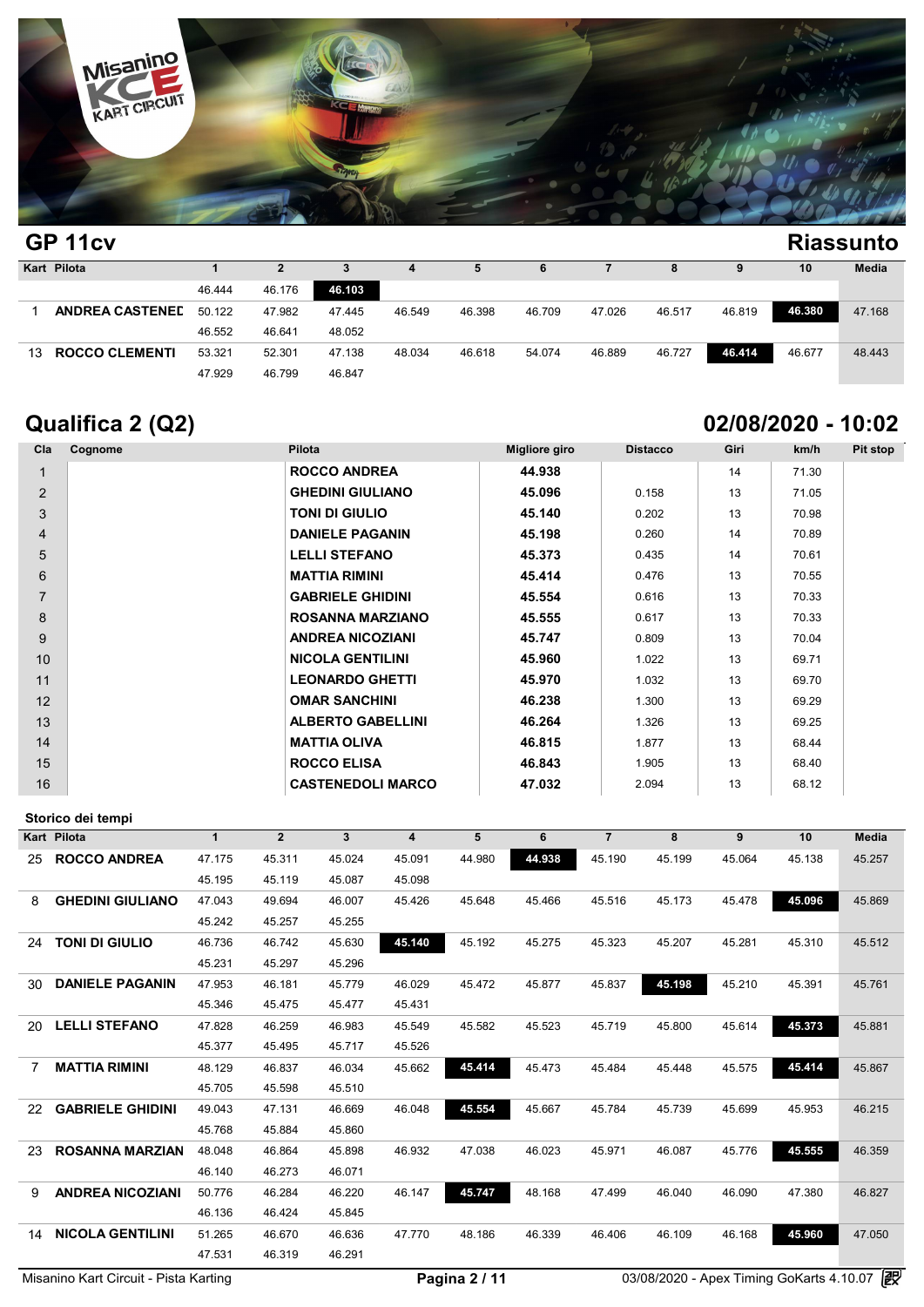

|    | UL IICV                 |        |              |        |        |        |        |        |        |        |        | маээини |
|----|-------------------------|--------|--------------|--------|--------|--------|--------|--------|--------|--------|--------|---------|
|    | Kart Pilota             |        | $\mathbf{2}$ | 3      | 4      | 5      | 6      |        | 8      | 9      | 10     | Media   |
| 26 | <b>LEONARDO GHETTI</b>  | 48.184 | 46.795       | 46.350 | 48.441 | 47.116 | 46.484 | 46.353 | 46.293 | 46.873 | 46.274 | 46.835  |
|    |                         | 47.463 | 46.268       | 45.970 |        |        |        |        |        |        |        |         |
|    | <b>OMAR SANCHINI</b>    | 48.156 | 46.703       | 46.922 | 46.453 | 46.472 | 47.584 | 46.505 | 46.447 | 46.504 | 46.283 | 46.765  |
|    |                         | 46.238 | 47.182       | 46.501 |        |        |        |        |        |        |        |         |
| 5  | <b>ALBERTO GABELLII</b> | 48.470 | 46.837       | 46.921 | 47.037 | 53.475 | 46.723 | 46.866 | 46.264 | 46.899 | 46.485 | 47.332  |
|    |                         | 46.368 | 46.587       | 46.384 |        |        |        |        |        |        |        |         |
| 11 | <b>MATTIA OLIVA</b>     | 50.417 | 47.191       | 47.310 | 47.767 | 51.117 | 47.227 | 47.102 | 47.540 | 46.815 | 46.865 | 47.849  |
|    |                         | 48.096 | 47.598       | 46.992 |        |        |        |        |        |        |        |         |
| 13 | <b>ROCCO ELISA</b>      | 48.922 | 47.597       | 47.112 | 47.965 | 47.003 | 46.861 | 47.430 | 47.027 | 46.843 | 48.331 | 47.431  |
|    |                         | 47.142 | 47.073       | 47.305 |        |        |        |        |        |        |        |         |
| 27 | <b>CASTENEDOLI MAR</b>  | 52.894 | 49.158       | 48.298 | 48.370 | 47.523 | 50.162 | 47.702 | 48.214 | 47.376 | 49.148 | 48.645  |
|    |                         | 47.558 | 47.032       | 48.957 |        |        |        |        |        |        |        |         |
|    |                         |        |              |        |        |        |        |        |        |        |        |         |

# **Qualifica**

| Cla            | Pilota                     | Q <sub>1</sub> | Q2     | <b>Distacco</b> | Giri | km/h  | Gruppo |
|----------------|----------------------------|----------------|--------|-----------------|------|-------|--------|
| $\mathbf{1}$   | <b>ROCCO ANDREA</b>        |                | 44.938 |                 | 14   | 71.30 | A      |
| 2              | <b>GHEDINI GIULIANO</b>    |                | 45.096 | 0.158           | 13   | 71.05 | в      |
| 3              | <b>RUGGERI CARPENEDO</b>   | 45.112         |        | 0.174           | 13   | 71.02 | A      |
| 4              | <b>TONI DI GIULIO</b>      |                | 45.140 | 0.202           | 13   | 70.98 | в      |
| 5              | <b>BISOGNI ANDREA</b>      | 45.143         |        | 0.205           | 13   | 70.97 | A      |
| 6              | <b>DANIELE PAGANIN</b>     |                | 45.198 | 0.260           | 14   | 70.89 | в      |
| $\overline{7}$ | <b>RAFFAELE ANDRINI</b>    | 45.237         |        | 0.299           | 13   | 70.83 | A      |
| 8              | <b>MATTEO ANTONELLI</b>    | 45.248         |        | 0.310           | 13   | 70.81 | в      |
| 9              | <b>DAVIDE FAUSTINI</b>     | 45.252         |        | 0.314           | 12   | 70.80 | A      |
| 10             | <b>LELLI STEFANO</b>       |                | 45.373 | 0.435           | 14   | 70.61 | в      |
| 11             | <b>MATTIA RIMINI</b>       |                | 45.414 | 0.476           | 13   | 70.55 | A      |
| 12             | <b>MICHAEL BALDAZZA</b>    | 45.469         |        | 0.531           | 13   | 70.47 | в      |
| 13             | <b>LUCA CEVOLANI</b>       | 45.486         |        | 0.548           | 13   | 70.44 | Α      |
| 14             | <b>GABRIELE GHIDINI</b>    |                | 45.554 | 0.616           | 13   | 70.33 | в      |
| 15             | <b>ROSANNA MARZIANO</b>    |                | 45.555 | 0.617           | 13   | 70.33 | A      |
| 16             | <b>PAOLO CARRIDI</b>       | 45.635         |        | 0.697           | 13   | 70.21 | в      |
| 17             | <b>FEDERICO BELLISSIMA</b> | 45.670         |        | 0.732           | 13   | 70.16 | Α      |
| 18             | <b>MAURO BARBIERI</b>      | 45.671         |        | 0.733           | 13   | 70.15 | в      |
| 19             | <b>ANDREA NICOZIANI</b>    |                | 45.747 | 0.809           | 13   | 70.04 | A      |
| 20             | <b>FRANCESCO CLIENTI</b>   | 45.873         |        | 0.935           | 13   | 69.85 | в      |
| 21             | <b>NICOLA GENTILINI</b>    |                | 45.960 | 1.022           | 13   | 69.71 | Α      |
| 22             | <b>GIANFRANCO FERRARO</b>  | 45.970         |        | 1.032           | 13   | 69.70 | в      |
| 23             | <b>LEONARDO GHETTI</b>     |                | 45.970 | 1.032           | 13   | 69.70 | A      |
| 24             | <b>ANDREA CANARINI</b>     | 45.996         |        | 1.058           | 13   | 69.66 | в      |
| 25             | <b>FEDERICOGIAVERI</b>     | 46.103         |        | 1.165           | 13   | 69.50 | A      |
| 26             | <b>OMAR SANCHINI</b>       |                | 46.238 | 1.300           | 13   | 69.29 | в      |
| 27             | <b>ALBERTO GABELLINI</b>   |                | 46.264 | 1.326           | 13   | 69.25 | Α      |
| 28             | <b>ANDREA CASTENEDOLI</b>  | 46.380         |        | 1.442           | 13   | 69.08 | в      |
| 29             | <b>ROCCO CLEMENTI</b>      | 46.414         |        | 1.476           | 13   | 69.03 | Α      |
| 30             | <b>MATTIA OLIVA</b>        |                | 46.815 | 1.877           | 13   | 68.44 | в      |
| 31             | <b>ROCCO ELISA</b>         |                | 46.843 | 1.905           | 13   | 68.40 | A      |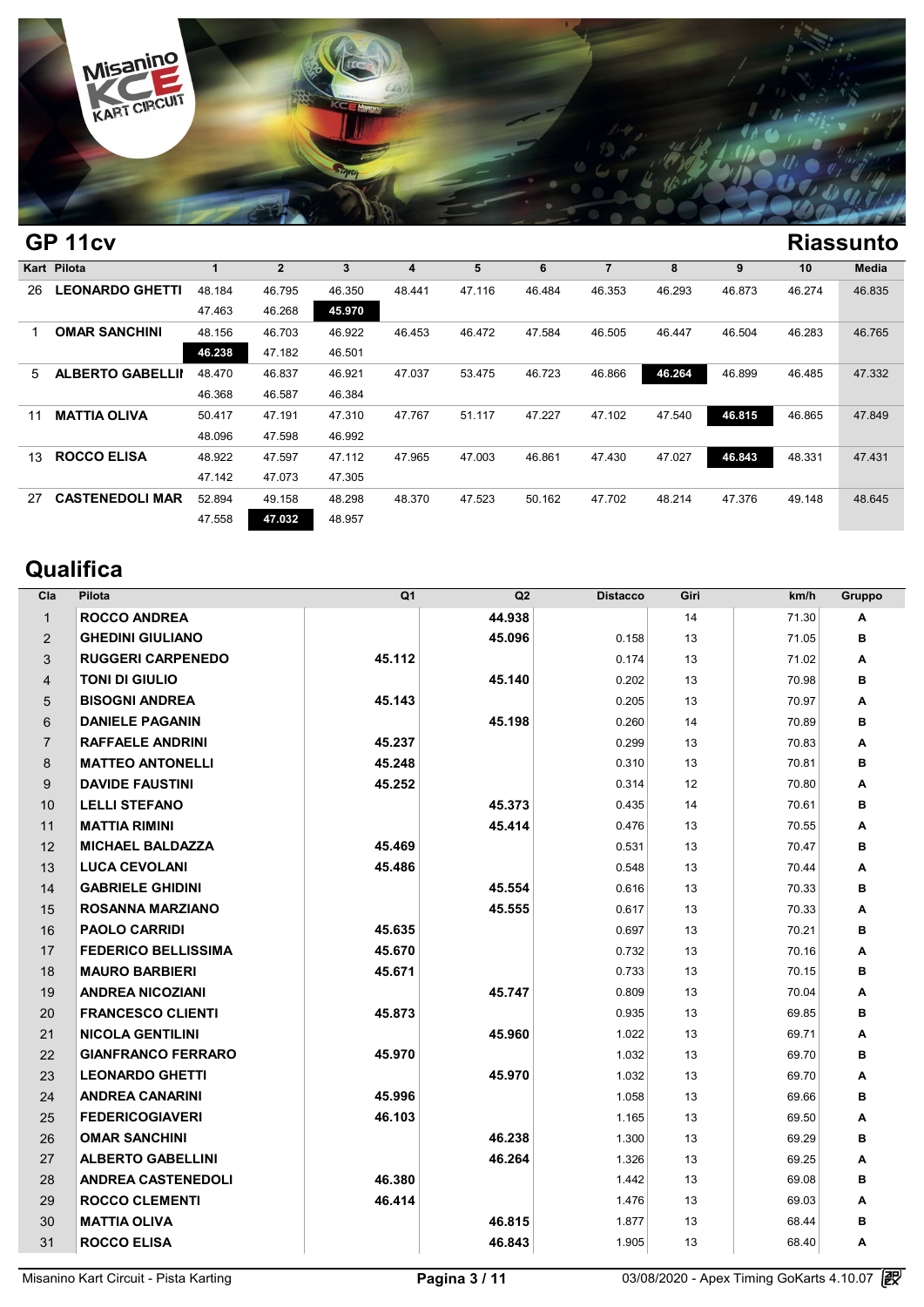

| GP 11cv |                          |                |                |                 |      |       | <b>Riassunto</b> |
|---------|--------------------------|----------------|----------------|-----------------|------|-------|------------------|
| Cla     | Pilota                   | Q <sub>1</sub> | Q <sub>2</sub> | <b>Distacco</b> | Giri | km/h  | Gruppo           |
| 32      | <b>CASTENEDOLI MARCO</b> |                | 47.032         | 2.094           | 13   | 68.12 | в                |

# **Manche A (MA) 02/08/2020 - 10:45**

| Cla            | Pilota                          |              |                | Giri         | <b>Tempo</b>   |        | <b>Distacco</b> | Interv.        |        | km/h             | <b>Migliore giro</b> | <b>Pit stop</b> |
|----------------|---------------------------------|--------------|----------------|--------------|----------------|--------|-----------------|----------------|--------|------------------|----------------------|-----------------|
| $\mathbf{1}$   | <b>BISOGNI ANDREA</b>           |              |                | 14           | 12:38.866      |        |                 |                |        | 59.11            | 45.065               |                 |
| $\overline{2}$ | <b>ROCCO ANDREA</b>             |              |                | 14           | 12:40.005      |        | 1.139           | 1.139          |        | 59.02            | 45.160               |                 |
| 3              | <b>RUGGERI CARPENEDO</b>        |              |                | 14           | 12:40.218      |        | 1.352           | 0.213          |        | 59.00            | 45.218               |                 |
| $\overline{4}$ | <b>LUCA CEVOLANI</b>            |              |                | 14           | 12:40.618      |        | 1.752           | 0.400          |        | 58.97            | 45.046               |                 |
| 5              | <b>DAVIDE FAUSTINI</b>          |              |                | 14           | 12:42.483      |        | 3.617           | 1.865          |        | 58.83            | 45.321               |                 |
| 6              | <b>FEDERICO BELLISSIMA</b>      |              |                | 14           | 12:44.849      |        | 5.983           | 2.366          |        | 58.65            | 45.452               |                 |
| $\overline{7}$ | <b>RAFFAELE ANDRINI</b>         |              |                | 14           | 12:47.558      |        | 8.692           | 2.709          |        | 58.44            | 45.377               |                 |
| 8              | <b>MATTIA RIMINI</b>            |              |                | 14           | 12:48.091      |        | 9.225           | 0.533          |        | 58.40            | 45.374               |                 |
| 9              | <b>ROSANNA MARZIANO</b>         |              |                | 14           | 12:49.092      |        | 10.226          | 1.001          |        | 58.32            | 45.519               |                 |
| 10             | <b>ANDREA NICOZIANI</b>         |              |                | 14           | 12:49.372      |        | 10.506          | 0.280          |        | 58.30            | 45.365               |                 |
| 11             | <b>FEDERICOGIAVERI</b>          |              |                | 14           | 12:54.932      |        | 16.066          | 5.560          |        | 57.88            | 45.995               |                 |
| 12             | <b>ROCCO ELISA</b>              |              |                | 14           | 12:56.259      |        | 17.393          | 1.327          |        | 57.78            | 45.920               |                 |
| 13             | <b>ROCCO CLEMENTI</b>           |              |                | 14           | 12:56.363      |        | 17.497          | 0.104          |        | 57.78            | 46.055               |                 |
| 14             | <b>ALBERTO GABELLINI</b>        |              |                | 14           | 13:01.858      |        | 22.992          | 5.495          |        | 57.37            | 46.163               |                 |
| 15             | <b>NICOLA GENTILINI</b>         |              |                | 14           | 13:02.991      |        | 24.125          | 1.133          |        | 57.29            | 46.284               |                 |
| 16             | <b>LEONARDO GHETTI</b>          |              |                | 14           | 13:05.529      |        | 26.663          | 2.538          |        | 57.10            | 46.142               |                 |
|                | Storico dei tempi               |              |                |              |                |        |                 |                |        |                  |                      |                 |
| Kart Pilota    |                                 | $\mathbf{1}$ | $\overline{2}$ | $\mathbf{3}$ | $\overline{4}$ | 5      | 6               | $\overline{7}$ | 8      | $\boldsymbol{9}$ | 10                   | Media           |
| 9              | <b>BISOGNI ANDREA</b>           | 2:36.934     | 49.632         | 45.645       | 45.932         | 45.549 | 45.407          | 45.401         | 45.229 | 45.240           | 45.071               | 53.644          |
|                |                                 | 45.065       | 45.426         | 45.175       | 45.314         |        |                 |                |        |                  |                      |                 |
| 23             | <b>ROCCO ANDREA</b>             | 2:37.326     | 50.292         | 46.042       | 45.575         | 45.927 | 45.536          | 45.326         | 45.309 | 45.160           | 45.357               | 53.817          |
|                |                                 | 45.658       | 45.348         | 45.220       | 45.367         |        |                 |                |        |                  |                      |                 |
| 8              | RUGGERI CARPENE 2:33.847        |              | 49.870         | 45.648       | 45.958         | 45.632 | 45.471          | 45.323         | 45.264 | 45.285           | 45.241               | 53.513          |
|                |                                 | 45.812       | 45.282         | 45.218       | 45.340         |        |                 |                |        |                  |                      |                 |
| 2              | <b>LUCA CEVOLANI</b>            | 2:45.732     | 49.615         | 46.231       | 45.529         | 45.461 | 45.508          | 45.435         | 45.232 | 45.091           | 45.261               | 54.329          |
|                |                                 | 45.480       | 45.507         | 45.046       | 45.490         |        |                 |                |        |                  |                      |                 |
| $\mathbf 1$    | <b>DAVIDE FAUSTINI</b>          | 2:39.729     | 50.330         | 45.697       | 45.633         | 45.512 | 45.590          | 45.924         | 45.414 | 45.321           | 45.586               | 54.072          |
|                |                                 | 45.594       | 45.610         | 45.583       | 45.491         |        |                 |                |        |                  |                      |                 |
| $7^{\circ}$    | FEDERICO BELLISS 2:42.787       |              | 50.265         | 46.085       | 45.991         | 45.672 | 45.648          | 45.597         | 45.452 | 45.662           | 45.661               | 54.388          |
|                |                                 | 45.555       | 45.558         | 45.579       | 45.921         |        |                 |                |        |                  |                      |                 |
| 20             | RAFFAELE ANDRINI 2:38.181       |              | 52.661         | 45.909       | 45.875         | 46.318 | 45.878          | 45.420         | 45.766 | 45.779           | 46.380               | 54.309          |
|                |                                 | 45.377       | 45.776         | 45.575       | 45.431         |        |                 |                |        |                  |                      |                 |
|                | 19 <b>MATTIA RIMINI</b>         | 2:44.745     | 51.152         | 46.255       | 46.567         | 46.717 | 46.154          | 45.374         | 45.630 | 45.890           | 46.594               | 54.800          |
|                |                                 | 45.537       | 45.666         | 45.459       | 45.473         |        |                 |                |        |                  |                      |                 |
| 5              | <b>ROSANNA MARZIAN</b> 2:29.405 |              | 50.192         | 46.686       | 46.547         | 46.083 | 45.772          | 45.824         | 45.908 | 46.198           | 45.519               | 53.747          |
|                |                                 | 45.869       | 47.191         | 45.623       | 45.648         |        |                 |                |        |                  |                      |                 |
|                | 14 ANDREA NICOZIANI             | 2:44.058     | 50.774         | 46.187       | 46.804         | 45.755 | 47.125          | 45.883         | 45.406 | 45.365           | 46.092               | 54.791          |
|                |                                 | 45.543       | 46.767         | 45.837       | 45.480         |        |                 |                |        |                  |                      |                 |
|                | 22 FEDERICOGIAVERI              | 2:44.103     | 52.396         | 46.983       | 46.639         | 46.348 | 46.024          | 46.212         | 46.190 | 45.995           | 46.193               | 55.154          |
|                |                                 | 46.150       | 46.506         | 46.001       | 46.426         |        |                 |                |        |                  |                      |                 |
|                | 11 ROCCO ELISA                  | 2:43.544     | 50.510         | 47.373       | 46.723         | 46.335 | 46.161          | 46.244         | 46.618 | 46.952           | 46.066               | 55.164          |
|                |                                 | 45.920       | 46.419         | 46.715       | 46.724         |        |                 |                |        |                  |                      |                 |
|                |                                 |              |                |              |                |        |                 |                |        |                  |                      |                 |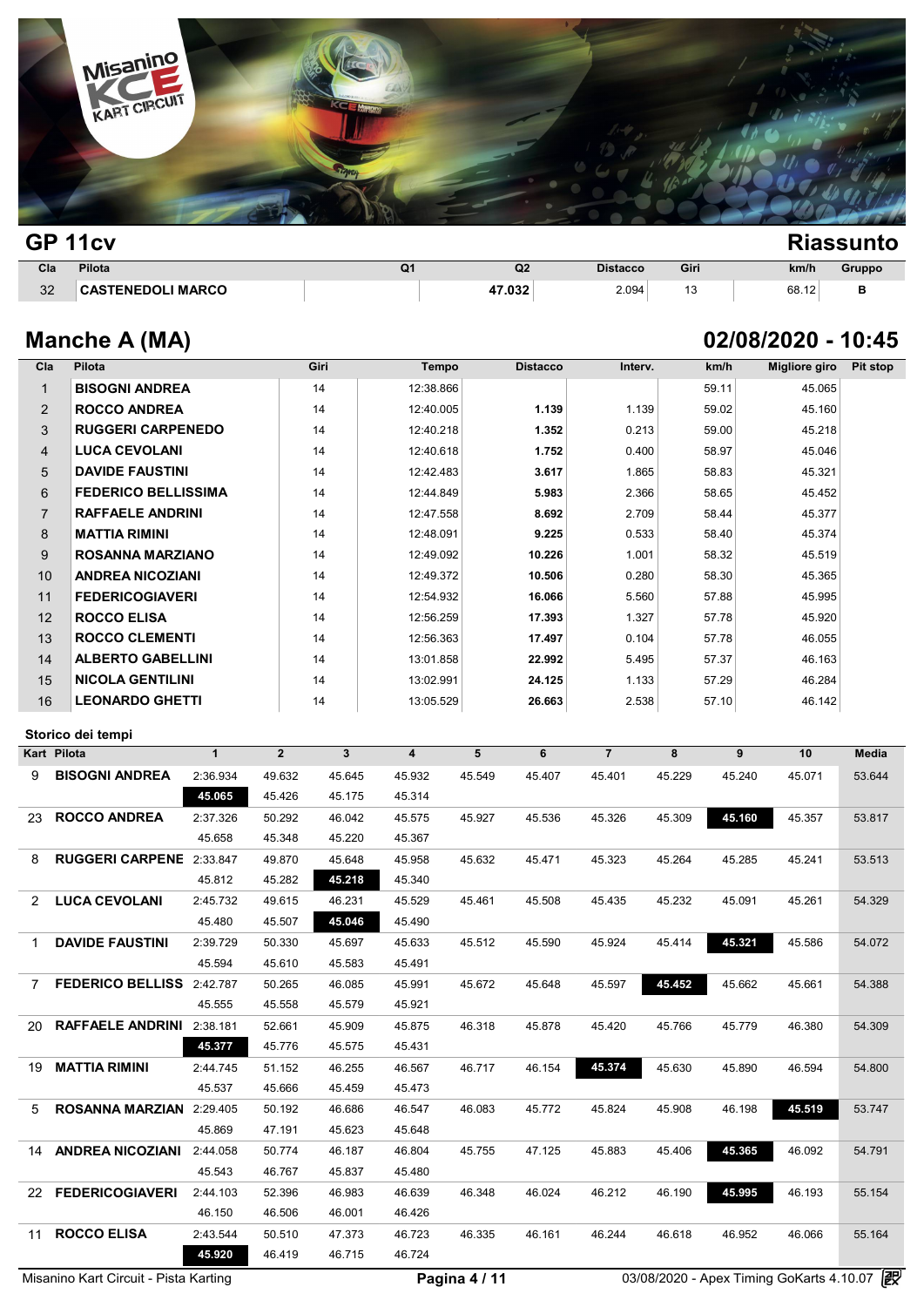

|    | GP 11cv                          |          |          |        |        |        |        |        |        |        |        | <b>Riassunto</b> |
|----|----------------------------------|----------|----------|--------|--------|--------|--------|--------|--------|--------|--------|------------------|
|    | Kart Pilota                      |          |          |        | 4      | ь      | 6      |        | 8      | 9      | 10     | Media            |
| 27 | <b>ROCCO CLEMENTI</b>            | 2:29.984 | 51.823   | 47.369 | 46.402 | 46.339 | 46.535 | 46.160 | 46.055 | 46.377 | 46.212 | 54.200           |
|    |                                  | 46.306   | 46.401   | 46.392 | 46.447 |        |        |        |        |        |        |                  |
| 24 | <b>ALBERTO GABELLII</b> 2:41.477 |          | 52.370   | 48.223 | 46.642 | 47.245 | 46.978 | 46.659 | 46.163 | 46.416 | 46.513 | 55.441           |
|    |                                  | 46.376   | 46.858   | 46.625 | 47.640 |        |        |        |        |        |        |                  |
| 18 | <b>NICOLA GENTILINI</b>          | 2:44.673 | 52.950   | 48.071 | 47.290 | 46.987 | 47.314 | 46.653 | 46.582 | 46.284 | 47.387 | 55.796           |
|    |                                  | 46.740   | 46.696   | 47.044 | 46.478 |        |        |        |        |        |        |                  |
| 30 | <b>LEONARDO GHETTI</b>           | 2:42.146 | 1:00.207 | 46.616 | 47.006 | 47.697 | 46.331 | 46.758 | 46.406 | 46.624 | 46.259 | 55.795           |
|    |                                  | 46.365   | 46.221   | 46.142 | 46.362 |        |        |        |        |        |        |                  |
|    |                                  |          |          |        |        |        |        |        |        |        |        |                  |

### **Tabella dei giri**

| Giro 1<br>Interv. | 23 | 9<br>0.8  | 8<br>0.0 | $\overline{ }$<br>0.3          | 20<br>0.2                      | 19<br>0.2             | $\overline{2}$<br>0.1 | 5<br>0.3  | $\overline{7}$<br>0.1 | 14<br>0.1 | 18<br>0.1 | 30<br>0.0 | 22<br>0.3 | 24<br>0.2        | 11<br>0.3 | 27<br>0.0     |  |
|-------------------|----|-----------|----------|--------------------------------|--------------------------------|-----------------------|-----------------------|-----------|-----------------------|-----------|-----------|-----------|-----------|------------------|-----------|---------------|--|
| Giro 2            | 23 | 9<br>0.2  | 8<br>0.3 | $\overline{2}$<br>0.6          | $\overline{\mathbf{A}}$<br>0.1 | 5<br>0.6              | $\overline{7}$<br>0.2 | 19<br>0.3 | 14<br>0.3             | 11<br>0.8 | 20<br>0.0 | 22<br>1.1 | 27<br>0.1 | 18<br>0.0        | 24<br>0.0 | 30<br>7.2     |  |
| Giro 3            | 9  | 23<br>0.1 | 8<br>0.1 | $\overline{\mathbf{A}}$<br>0.8 | $\overline{2}$<br>0.3          | $\overline{7}$<br>0.9 | 5<br>0.3              | 19<br>0.1 | 14<br>0.2             | 20<br>0.6 | 11<br>1.3 | 22<br>0.8 | 27<br>0.4 | 18<br>0.7        | 24<br>0.2 | 30<br>5.6     |  |
| Giro 4            | 23 | 9<br>0.1  | 8<br>0.3 | 0.5                            | 2<br>0.2                       | $\overline{7}$<br>1.4 | 5<br>0.9              | 19<br>0.1 | 20<br>0.2             | 14<br>0.2 | 11<br>1.9 | 22<br>0.7 | 27<br>0.2 | 24<br>1.2        | 18<br>0.4 | 30<br>5.5     |  |
| Giro 5            | 9  | 23<br>0.1 | 8<br>0.2 | 0.3                            | 2<br>0.1                       | $\overline{7}$<br>1.6 | 5<br>1.3              | 14<br>0.3 | 20<br>0.3             | 19<br>0.1 | 11<br>2.1 | 22<br>0.7 | 27<br>0.2 | 24<br>2.1        | 18<br>0.1 | 30<br>6.2     |  |
| Giro 6            | 9  | 23<br>0.3 | 8<br>0.1 | 0.5                            | 2<br>0.1                       | $\overline{7}$<br>1.7 | 5<br>1.4              | 20<br>0.7 | 19<br>0.4             | 14<br>0.5 | 11<br>1.6 | 22<br>0.6 | 27<br>0.7 | 24<br>2.5        | 18<br>0.5 | 30<br>5.2     |  |
| Giro 7            | 9  | 23<br>0.2 | 8<br>0.1 | $\overline{2}$<br>0.7          | 0.3                            | $\overline{7}$<br>1.5 | 5<br>1.6              | 20<br>0.3 | 19<br>0.3             | 14<br>1.0 | 11<br>1.9 | 22<br>0.6 | 27<br>0.7 | 24<br>3.0        | 18<br>0.5 | 30<br>5.3     |  |
| Giro 8            | 9  | 23<br>0.3 | 8<br>0.1 | 2<br>0.7                       | 0.5                            | $\overline{7}$<br>1.6 | 5<br>2.1              | 20<br>0.1 | 19<br>0.2             | 14<br>0.8 | 11<br>3.1 | 22<br>0.1 | 27<br>0.5 | 24<br>3.2        | 18<br>0.9 | 30<br>5.1     |  |
| Giro 9            | 9  | 23<br>0.2 | 8<br>0.2 | $\overline{c}$<br>0.5          | 0.7                            | $\overline{7}$<br>1.9 | 20<br>2.4             | 5<br>0.2  | 19<br>0.1             | 14<br>0.2 | 22<br>4.0 | 11<br>0.7 | 27<br>0.1 | $\frac{24}{3.2}$ | 18<br>0.8 | $30$<br>$5.5$ |  |
| Giro 10           | 9  | 23<br>0.5 | 8<br>0.1 | 2<br>0.5                       | 1.1                            | $\overline{7}$<br>2.0 | 5<br>2.5              | 20<br>0.6 | 14<br>0.3             | 19<br>0.2 | 22<br>3.8 | 11<br>0.6 | 27<br>0.3 | 24<br>3.5        | 18<br>1.6 | 30<br>4.4     |  |
| Giro 11           | 9  | 23<br>1.1 | 8<br>0.3 | $\overline{2}$<br>0.1          | 1.2                            | $\overline{7}$<br>1.9 | 5<br>2.8              | 20<br>0.1 | 14<br>0.5             | 19<br>0.2 | 22<br>4.5 | 11<br>0.4 | 27<br>0.7 | 24<br>3.6        | 18<br>2.0 | 30<br>4.0     |  |
| Giro 12           | 9  | 23<br>1.0 | 8<br>0.2 | $\overline{2}$<br>0.4          | 1.3                            | $\overline{7}$<br>1.9 | 20<br>3.2             | 19<br>0.6 | 5<br>0.6              | 14<br>0.2 | 22<br>4.4 | 11<br>0.3 | 27<br>0.7 | 24<br>4.0        | 18<br>1.8 | $30\n3.5$     |  |
| Giro 13           | 9  | 23<br>1.0 | 8<br>0.2 | 2<br>0.2                       | 1.8                            | $\overline{7}$<br>1.9 | 20<br>3.1             | 19<br>0.4 | 5<br>0.8              | 14<br>0.4 | 22<br>4.6 | 11<br>1.0 | 27<br>0.3 | 24<br>4.3        | 18<br>2.2 | 30<br>2.6     |  |
| Giro 14           | 9  | 23<br>1.1 | 8<br>0.2 | $\overline{2}$<br>0.4          | 1.8                            | $\overline{7}$<br>2.3 | 20<br>2.7             | 19<br>0.5 | 5<br>1.0              | 14<br>0.2 | 22<br>5.5 | 11<br>1.3 | 27<br>0.1 | 24<br>5.4        | 18<br>1.1 | 30<br>2.5     |  |

# **Manche B (MB)**

| Cla            | Pilota                    | Giri | Tempo     | <b>Distacco</b> | Interv. | km/h  | Migliore giro | Pit stop | Pena  |
|----------------|---------------------------|------|-----------|-----------------|---------|-------|---------------|----------|-------|
| 1              | <b>TONI DI GIULIO</b>     | 14   | 12:34.323 |                 |         | 59.47 | 45.318        |          |       |
| $\overline{2}$ | <b>DANIELE PAGANIN</b>    | 14   | 12:34.498 | 0.175           | 0.175   | 59.45 | 45.360        |          |       |
| 3              | <b>MATTEO ANTONELLI</b>   | 14   | 12:36.015 | 1.692           | 1.517   | 59.33 | 45.313        |          |       |
| $\overline{4}$ | <b>GIANFRANCO FERRARO</b> | 14   | 12:40.702 | 6.379           | 4.687   | 58.97 | 45.532        |          |       |
| 5              | <b>PAOLO CARRIDI</b>      | 14   | 12:41.674 | 7.351           | 0.972   | 58.89 | 45.658        |          |       |
| 6              | <b>LELLI STEFANO</b>      | 14   | 12:41.831 | 7.508           | 0.157   | 58.88 | 45.160        |          |       |
| 7              | <b>ANDREA CASTENEDOLI</b> | 14   | 12:43.463 | 9.140           | 1.632   | 58.75 | 45.864        |          |       |
| 8              | <b>GHEDINI GIULIANO</b>   | 14   | 12:44.899 | 10.576          | 1.436   | 58.64 | 45.830        |          |       |
| 9              | <b>FRANCESCO CLIENTI</b>  | 14   | 12:46.149 | 11.826          | 1.250   | 58.55 | 45.749        |          |       |
| 10             | <b>MICHAEL BALDAZZA</b>   | 14   | 12:46.484 | 12.161          | 0.335   | 58.52 | 45.735        |          |       |
| 11             | <b>ANDREA CANARINI</b>    | 14   | 12:46.603 | 12.280          | 0.119   | 58.51 | 45.666        |          |       |
| 12             | <b>MAURO BARBIERI</b>     | 14   | 12:47.714 | 13.391          | 1.111   | 58.43 | 45.908        |          |       |
| 13             | <b>OMAR SANCHINI</b>      | 14   | 12:49.342 | 15.019          | 1.628   | 58.30 | 45.785        |          |       |
| 14             | <b>GABRIELE GHIDINI</b>   | 14   | 12:51.380 | 20.057          | 5.038   | 57.93 | 46.494        |          | 3.000 |
| 15             | <b>MATTIA OLIVA</b>       | 14   | 12:56.562 | 22.239          | 2.182   | 57.76 | 46.695        |          |       |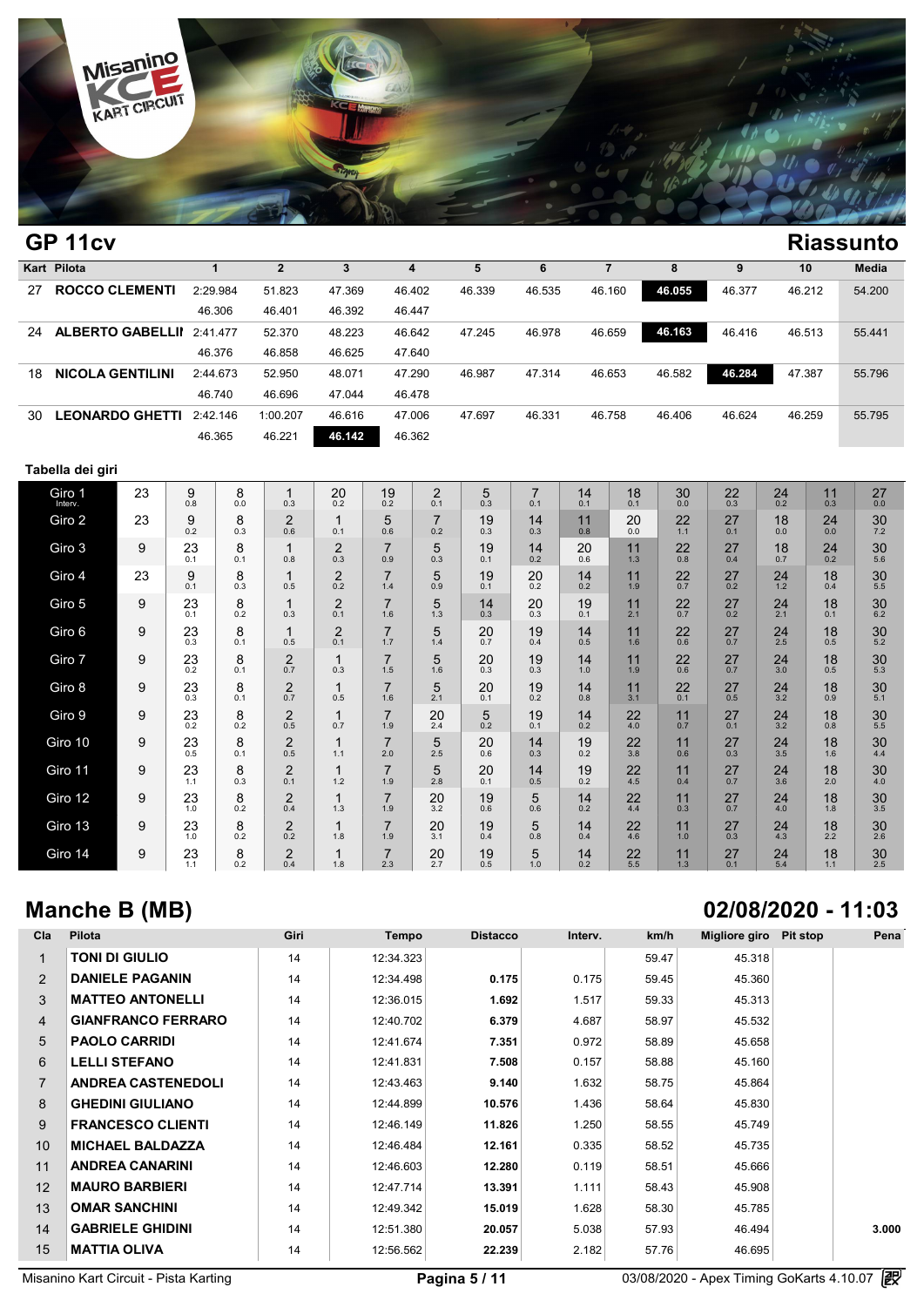

|     | GP 11cv                                    |                          |               |                     |                     |                            |                       |                       |                                   |           |                  |                               |                       |                       |           | <b>Riassunto</b> |
|-----|--------------------------------------------|--------------------------|---------------|---------------------|---------------------|----------------------------|-----------------------|-----------------------|-----------------------------------|-----------|------------------|-------------------------------|-----------------------|-----------------------|-----------|------------------|
| Cla | Pilota                                     |                          |               |                     | Giri                |                            | Tempo                 |                       | <b>Distacco</b>                   |           | Interv.          | km/h                          | <b>Migliore giro</b>  | <b>Pit stop</b>       |           | Pena             |
| 16  |                                            | <b>CASTENEDOLI MARCO</b> |               |                     | 14                  |                            | 13:02.593             |                       | 28.270                            |           | 6.031            | 57.32                         | 47.234                |                       |           |                  |
|     | Storico dei tempi                          |                          |               |                     |                     |                            |                       |                       |                                   |           |                  |                               |                       |                       |           |                  |
|     | Kart Pilota                                |                          |               | $\mathbf{1}$        | $\overline{2}$      | 3                          |                       | 4                     | 5                                 | 6         | $\overline{7}$   | 8                             | 9                     | 10                    |           | Media            |
|     | 23 TONI DI GIULIO                          |                          |               | 2:33.914            | 50.213              | 46.734                     |                       | 46.011                | 45.677                            | 45.432    | 45.318           | 45.482                        | 45.337                | 45.394                |           | 53.794           |
|     |                                            |                          |               | 47.102              | 45.509              | 45.496                     |                       | 45.506                |                                   |           |                  |                               |                       |                       |           |                  |
| 20  | <b>DANIELE PAGANIN</b>                     |                          |               | 2:30.264            | 49.858              | 46.156                     |                       | 45.991                | 45.647                            | 45.554    | 45.455           | 45.407                        | 45.360                | 45.477                |           | 53.512           |
|     |                                            |                          |               | 46.976              | 45.678              | 45.437                     |                       | 45.921                |                                   |           |                  |                               |                       |                       |           |                  |
| 14  | <b>MATTEO ANTONELL 2:24.550</b>            |                          |               |                     | 50.687              | 46.266                     |                       | 45.832                | 46.880                            | 45.745    | 45.492           | 45.682                        | 45.665                | 45.528                |           | 53.196           |
|     |                                            |                          |               | 46.174              | 45.416              | 45.515                     |                       | 45.313                |                                   |           |                  |                               |                       |                       |           |                  |
| 22  | GIANFRANCO FERR 2:29.565                   |                          |               |                     | 50.936              | 46.732                     |                       | 45.691                | 45.946                            | 46.076    | 45.825           | 45.936                        | 46.047                | 45.939                |           | 53.770           |
|     |                                            |                          |               | 46.576              | 46.214              | 45.766                     |                       | 45.532                |                                   |           |                  |                               |                       |                       |           |                  |
| 2   | <b>PAOLO CARRIDI</b>                       |                          |               | 2:32.778            | 49.967              | 46.892                     |                       | 45.658                | 46.710                            | 47.105    | 45.750           | 46.057                        | 46.284                | 45.816                |           | 54.120           |
|     |                                            |                          |               | 46.465              | 46.813<br>49.666    | 45.705                     |                       | 45.693                |                                   |           | 45.160<br>45.554 |                               |                       |                       |           |                  |
| 19  | <b>LELLI STEFANO</b><br>2:29.821<br>52.464 |                          |               | 47.758              | 46.181<br>45.286    |                            | 46.216                | 45.698                |                                   |           | 45.379           | 45.393                        | 45.369                |                       | 53.955    |                  |
| 9   | <b>ANDREA CASTENED</b><br>2:38.031         |                          |               | 49.797              |                     | 45.435<br>47.541<br>46.237 |                       | 46.587                | 46.347                            | 46.270    | 46.138           | 46.200                        | 46.342                |                       | 54.533    |                  |
|     | 45.942                                     |                          |               | 45.864              | 45.865              | 46.302                     |                       |                       |                                   |           |                  |                               |                       |                       |           |                  |
| 1   | <b>GHEDINI GIULIANO</b><br>2:31.921        |                          |               | 50.320              | 46.420              | 46.456                     |                       | 47.426                | 46.890                            | 45.866    | 46.028           | 45.830                        | 46.379                |                       | 54.432    |                  |
|     | 46.864                                     |                          |               | 48.472              | 46.721              |                            | 46.468                |                       |                                   |           |                  |                               |                       |                       |           |                  |
| 8   | FRANCESCO CLIEN 2:34.700                   |                          |               | 50.922              | 46.771              |                            | 47.039                | 45.809                | 46.506                            | 48.348    | 45.749           | 46.043                        | 45.817                |                       | 54.543    |                  |
|     |                                            |                          |               | 45.897              | 45.845              | 46.190                     |                       | 47.972                |                                   |           |                  |                               |                       |                       |           |                  |
| 11  | <b>MICHAEL BALDAZZ/</b>                    |                          |               | 2:24.990            | 49.975              | 46.777                     |                       | 45.955                | 47.091                            | 46.477    | 45.735           | 46.045                        | 46.615                | 46.571                |           | 53.934           |
|     |                                            |                          |               | 46.152              | 47.672              | 46.510                     |                       | 48.524                |                                   |           |                  |                               |                       |                       |           |                  |
| 7   | <b>ANDREA CANARINI</b>                     |                          |               | 2:32.832            | 52.324              | 46.404                     |                       | 46.304                | 46.869                            | 47.911    | 46.101           | 46.435                        | 45.874                | 45.775                |           | 54.419           |
|     |                                            |                          |               | 45.866              | 45.666              | 45.829                     |                       | 47.679                |                                   |           |                  |                               |                       |                       |           |                  |
| 24  | <b>MAURO BARBIERI</b>                      |                          |               | 2:24.637            | 50.058              | 46.821                     |                       | 46.543                | 46.744<br>48.013                  |           | 47.237           | 46.835                        | 46.868                | 45.908                |           | 53.932           |
|     |                                            |                          |               | 46.420              | 46.229              | 46.023                     |                       | 46.724                |                                   |           |                  |                               |                       |                       |           |                  |
| 30  | <b>OMAR SANCHINI</b>                       |                          |               | 2:26.618<br>46.206  | 51.115<br>46.047    | 46.873<br>45.785           |                       | 46.342<br>46.203      | 46.330                            | 48.367    | 46.145           | 49.173                        | 46.105                | 46.055                |           | 54.097           |
| 27  | <b>GABRIELE GHIDINI</b>                    |                          |               | 2:26.742            | 51.263              | 47.717                     |                       | 46.589                | 46.797                            | 46.581    | 47.131           | 48.185                        | 46.696                | 46.664                |           | 54.384           |
|     |                                            |                          |               | 47.093              | 46.494              | 46.619                     |                       | 46.807                |                                   |           |                  |                               |                       |                       |           |                  |
|     | 18 MATTIA OLIVA                            |                          |               | 2:24.826            | 51.503              | 47.171                     |                       | 47.349                | 47.346                            | 47.169    | 46.979           | 47.851                        | 46.695                | 47.358                |           | 54.488           |
|     |                                            |                          |               | 47.003              | 46.982              | 47.349                     |                       | 47.262                |                                   |           |                  |                               |                       |                       |           |                  |
|     | 5 CASTENEDOLI MAR 2:29.545                 |                          |               |                     | 52.022              | 47.400                     |                       | 47.301                | 47.423                            | 47.752    | 48.301           | 47.514                        | 47.234                | 47.934                |           | 55.261           |
|     |                                            |                          |               | 47.557              | 47.945              | 47.741                     |                       | 47.986                |                                   |           |                  |                               |                       |                       |           |                  |
|     |                                            |                          |               |                     |                     |                            |                       |                       |                                   |           |                  |                               |                       |                       |           |                  |
|     | Tabella dei giri                           |                          |               |                     |                     |                            |                       |                       |                                   |           |                  |                               |                       |                       |           |                  |
|     | Giro 1<br>Interv.                          | $\mathbf{1}$             | $^{23}_{0.3}$ | $^{20}_{0.4}$       | 14<br>0.2           | 19<br>0.4                  | 11<br>0.1             | $\mathop{27}_{0.3}$   | $^{\,2}_{\scriptscriptstyle 0.0}$ | 8<br>0.4  | $^{24}_{0.0}$    | $^{22}_{0.1}$<br>7<br>$0.0\,$ | 9<br>0.4              | $\frac{5}{0.4}$       | 18<br>0.0 | 30<br>$0.0\,$    |
|     | Giro 2                                     | 1                        | 23<br>0.2     | 20<br>0.1           | 19<br>0.4           | 11<br>0.4                  | 14<br>0.1             | $\overline{2}$<br>0.2 | 24<br>0.6                         | 9<br>0.4  | 27<br>0.1        | 8<br>22<br>0.2<br>0.1         | 30<br>$1.2$           | $\overline{7}$<br>0.1 | 18<br>0.1 | 5<br>0.4         |
|     | Giro 3                                     | 1                        | 20<br>$0.0\,$ | $^{23}_{0.4}$       | 19<br>$0.0\,$       | 14<br>0.6                  | 11<br>0.3             | $_{0.4}^{2}$          | $^{24}_{0.5}$                     | 8<br>0.7  | 22<br>0.2        | 9<br>27<br>0.2<br>0.3         | $\overline{7}$<br>0.5 | 30<br>0.2             | 18<br>0.6 | 5<br>0.6         |
|     | Giro 4                                     | 20                       | 1             | $23$ <sub>0.1</sub> | 19                  | 14                         | 11                    | $^{2}_{0.1}$          | $^{24}_{1.4}$                     | 22        | 9                | 27<br>8                       | $\overline{7}$        | 30                    | 18        | 5                |
|     |                                            |                          | 0.3           | 19                  | 0.2<br>$\mathbf{1}$ | 0.2<br>14                  | 0.4<br>$\overline{2}$ | 11                    | 22                                | 0.1<br>24 | 0.7<br>8         | 0.3<br>0.3                    | 0.2<br>30             | 0.3<br>$\overline{7}$ | 1.6<br>18 | 0.6              |
|     | Giro 5                                     | 20                       | 23<br>0.5     | 0.2                 | 1.3                 | 0.1                        | 0.5                   | 0.1                   | 0.6                               | 0.6       | 0.3              | 9<br>27<br>0.4<br>0.9         | 0.1                   | 0.2                   | 2.4       | 5<br>0.7         |
|     | Giro 6                                     | 20                       | 23<br>0.3     | 19<br>0.4           | 14<br>1.6           | 1<br>1.0                   | 11<br>0.3             | 22<br>0.2             | $\overline{2}$<br>0.2             | 8<br>1.1  | 9<br>0.2         | 27<br>24<br>0.9<br>0.2        | $\overline{7}$<br>1.6 | 30<br>0.2             | 18<br>1.4 | 5<br>1.2         |
|     | Giro 7                                     | 20                       | 23<br>0.2     | 19<br>0.2           | 14<br>1.9           | 1<br>1.4                   | 11<br>0.2             | 22<br>0.2             | $\boldsymbol{2}$<br>0.1           | 9<br>1.9  | 8<br>1.8         | 24<br>27<br>$0.0\,$<br>0.1    | $\overline{7}$<br>0.6 | 30<br>0.2             | 18<br>2.2 | 5<br>2.6         |
|     |                                            |                          |               |                     |                     |                            |                       |                       |                                   |           |                  |                               |                       |                       |           |                  |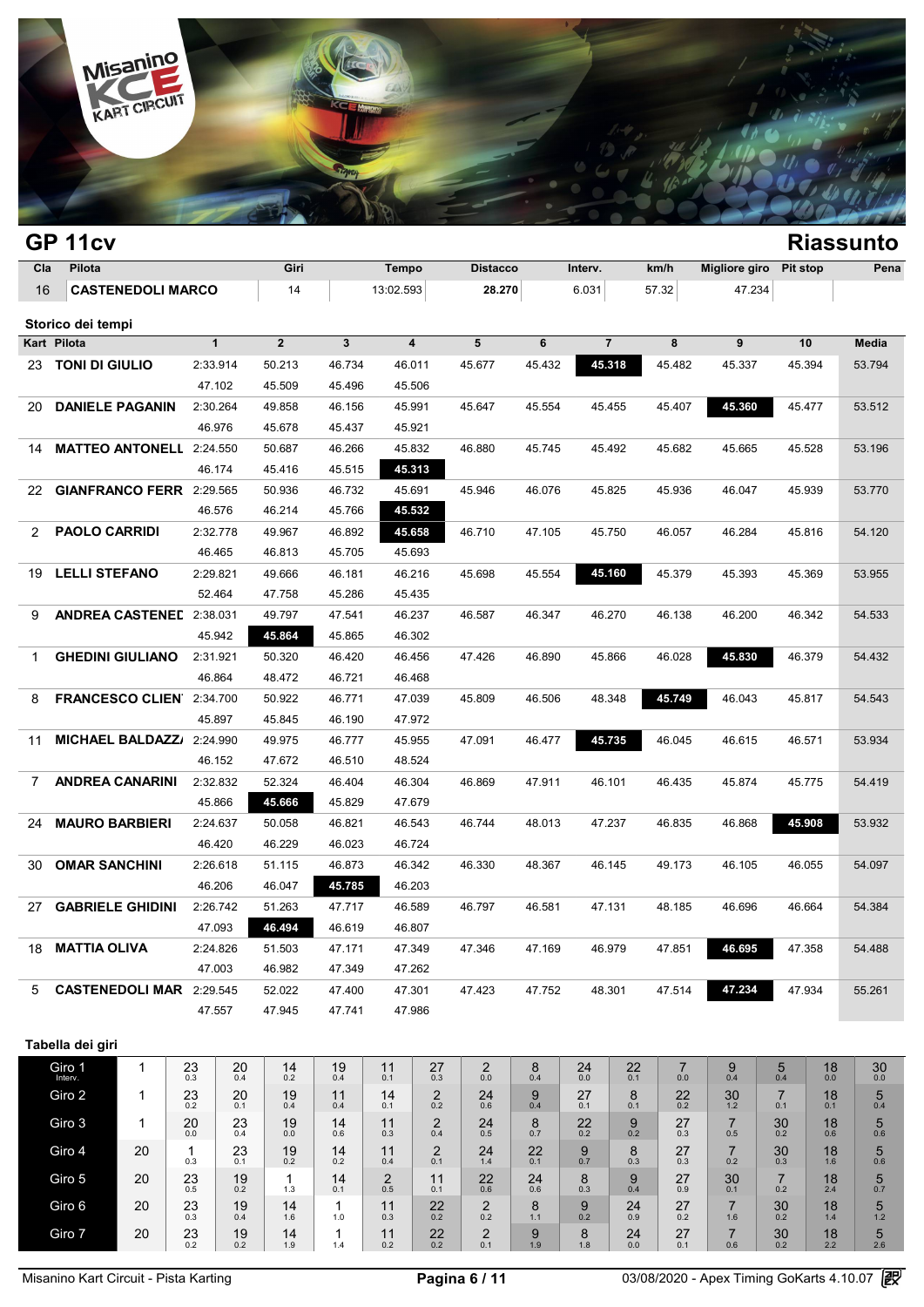

## **GP 11cv Riassunto**

| Giro 8  | 20 | 23<br>0.3 | 19<br>0.1 | 14<br>2.2 | 1.7           | 0.2       | 22<br>0.1     | C<br>∠<br>0.2 | 9<br>2.0 | 8<br>1.4  | 24<br>1.1 | 0.3       | 27<br>1.0 | 30<br>1.9 | 18<br>0.9        | 5<br>2.2 |
|---------|----|-----------|-----------|-----------|---------------|-----------|---------------|---------------|----------|-----------|-----------|-----------|-----------|-----------|------------------|----------|
| Giro 9  | 20 | 23<br>0.3 | 19<br>0.2 | 14<br>2.5 | 1.9           | 22<br>0.6 | 11<br>0.3     | C<br>∠<br>0.1 | 9<br>1.9 | 8<br>1.2  | 1.3       | 24<br>0.6 | 27<br>1.2 | 30<br>1.3 | 18<br>1.5        | 5<br>2.8 |
| Giro 10 | 20 | 23<br>0.2 | 19<br>0.1 | 14<br>2.7 | 2.7           | 22<br>0.2 | C<br>∠<br>0.3 | 11<br>0.6     | 9<br>1.8 | 8<br>0.7  | 1.3       | 24<br>0.7 | 27<br>2.0 | 30<br>0.7 | 18<br>2.8        | 5<br>3.3 |
| Giro 11 | 20 | 23<br>0.3 | 14<br>1.9 | 22<br>3.4 | 0.0           | 19<br>0.1 | C<br>∠<br>0.1 | 11<br>0.3     | 9<br>1.6 | 8<br>0.7  | 1.2       | 24<br>1.3 | 30<br>2.5 | 27<br>0.1 | 18<br>3.5        | 5<br>3.9 |
| Giro 12 | 20 | 23<br>0.1 | 14<br>1.8 | 22<br>4.2 | C<br>ے<br>0.8 | 19<br>0.8 | 9<br>0.1      | 11<br>0.1     | 0.2      | 8<br>0.2  | 1.1       | 24<br>1.8 | 30<br>2.3 | 27<br>0.6 | $\frac{18}{3.9}$ | 5<br>4.9 |
| Giro 13 | 20 | 23<br>0.2 | 14<br>1.8 | 22<br>4.4 | C<br>ے<br>0.8 | 19<br>0.4 | 9<br>0.7      | 11<br>0.7     | 8<br>0.2 | 0.2       | 0.4       | 24<br>2.0 | 30<br>2.1 | 27<br>1.4 | 18<br>4.7        | 5<br>5.3 |
| Giro 14 | 23 | 20<br>0.1 | 14<br>1.5 | 22<br>4.6 | C<br>∠<br>0.9 | 19<br>0.1 | 9<br>1.6      | 1.4           | 8<br>1.2 | 11<br>0.3 | 7<br>0.1  | 24<br>1.1 | 30<br>1.6 | 27<br>2.0 | 18<br>5.1        | 5<br>6.0 |

## **Combinata**

| Cla            | <b>Pilota</b>              | MA                       | <b>MB</b>                | Punti |
|----------------|----------------------------|--------------------------|--------------------------|-------|
| $\mathbf{1}$   | <b>TONI DI GIULIO</b>      | $\overline{\phantom{a}}$ | 25                       | 25    |
| 2              | <b>BISOGNI ANDREA</b>      | 25                       | $\sim$                   | 25    |
| 3              | <b>ROCCO ANDREA</b>        | 24                       | $\overline{\phantom{a}}$ | 24    |
| $\overline{4}$ | <b>DANIELE PAGANIN</b>     | $\overline{\phantom{a}}$ | 24                       | 24    |
| 5              | <b>RUGGERI CARPENEDO</b>   | 23                       | $\overline{\phantom{a}}$ | 23    |
| 6              | <b>MATTEO ANTONELLI</b>    | $\omega$                 | 23                       | 23    |
| $\overline{7}$ | <b>LUCA CEVOLANI</b>       | 22                       | $\overline{\phantom{a}}$ | 22    |
| 8              | <b>GIANFRANCO FERRARO</b>  | ä,                       | 22                       | 22    |
| 9              | <b>DAVIDE FAUSTINI</b>     | 21                       | $\blacksquare$           | 21    |
| 10             | <b>PAOLO CARRIDI</b>       | ٠                        | 21                       | 21    |
| 11             | <b>LELLI STEFANO</b>       | $\overline{\phantom{a}}$ | 20                       | 20    |
| 12             | <b>FEDERICO BELLISSIMA</b> | 20                       | $\sim$                   | 20    |
| 13             | <b>RAFFAELE ANDRINI</b>    | 19                       | $\overline{\phantom{a}}$ | 19    |
| 14             | <b>ANDREA CASTENEDOLI</b>  |                          | 19                       | 19    |
| 15             | <b>GHEDINI GIULIANO</b>    | ٠                        | 18                       | 18    |
| 16             | <b>MATTIA RIMINI</b>       | 18                       |                          | 18    |
| 17             | <b>ROSANNA MARZIANO</b>    | 17                       | $\overline{\phantom{a}}$ | 17    |
| 18             | <b>FRANCESCO CLIENTI</b>   | ٠                        | 17                       | 17    |
| 19             | <b>MICHAEL BALDAZZA</b>    | $\blacksquare$           | 16                       | 16    |
| 20             | <b>ANDREA NICOZIANI</b>    | 16                       | $\blacksquare$           | 16    |
| 21             | <b>ANDREA CANARINI</b>     | ÷,                       | 15                       | 15    |
| 22             | <b>FEDERICOGIAVERI</b>     | 15                       |                          | 15    |
| 23             | <b>MAURO BARBIERI</b>      |                          | 14                       | 14    |
| 24             | <b>ROCCO ELISA</b>         | 14                       | $\overline{\phantom{a}}$ | 14    |
| 25             | <b>OMAR SANCHINI</b>       | $\blacksquare$           | 13                       | 13    |
| 26             | <b>ROCCO CLEMENTI</b>      | 13                       | ÷.                       | 13    |
| 27             | <b>GABRIELE GHIDINI</b>    | $\blacksquare$           | 12                       | 12    |
| 28             | <b>ALBERTO GABELLINI</b>   | 12                       | $\overline{\phantom{a}}$ | 12    |
| 29             | <b>NICOLA GENTILINI</b>    | 11                       | $\sim$                   | 11    |
| 30             | <b>MATTIA OLIVA</b>        | ٠                        | 11                       | 11    |
| 31             | <b>LEONARDO GHETTI</b>     | 10                       | $\sim$                   | 10    |
| 32             | <b>CASTENEDOLI MARCO</b>   |                          | 10                       | 10    |

## **Finale Consolazione 02/08/2020 - 11:39**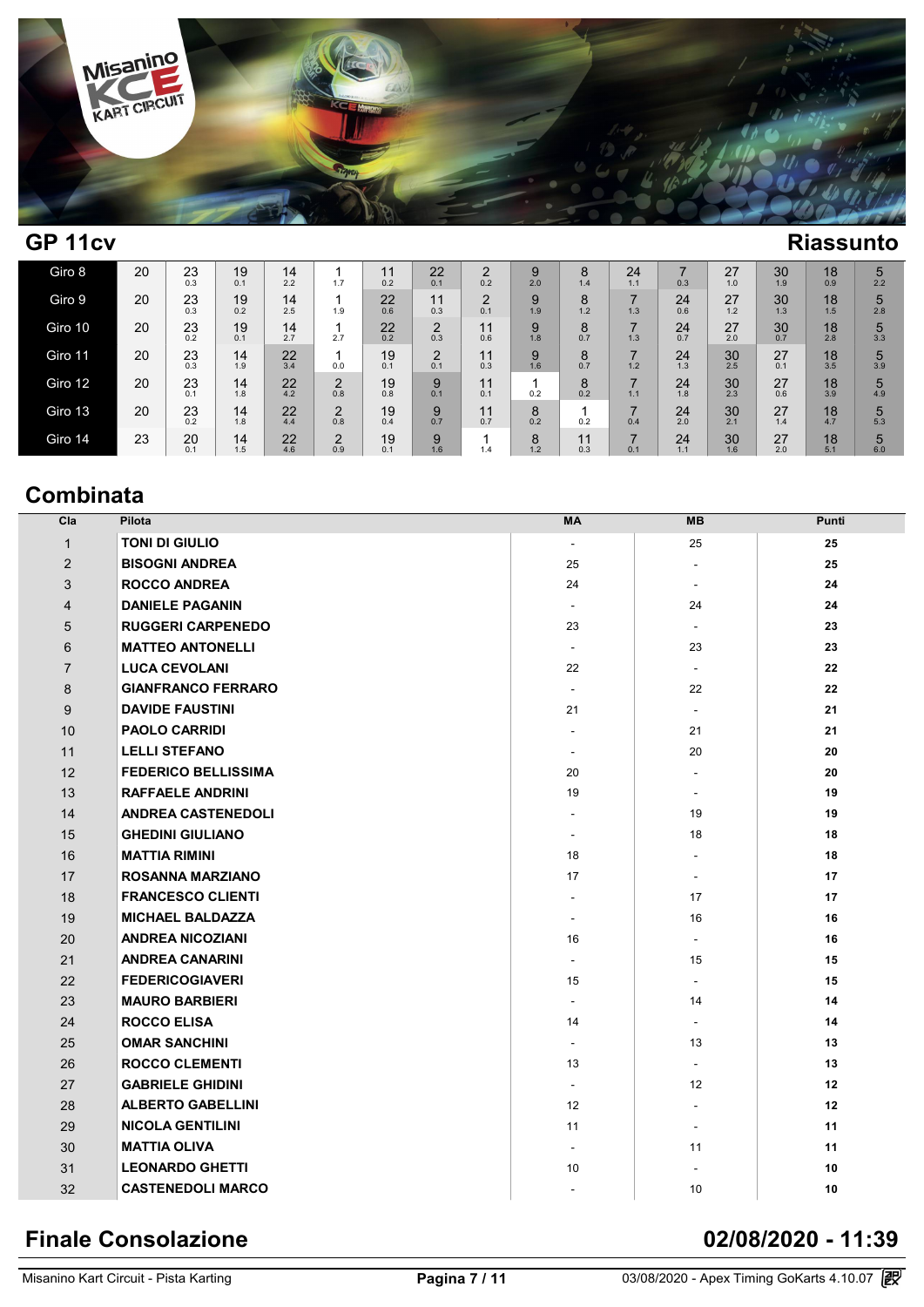

## **GP 11cv Riassunto**

| Cla            | Pilota                   | Giri | Tempo     | <b>Distacco</b> | Interv. | km/h  | Migliore giro | Pit stop | Pena  |
|----------------|--------------------------|------|-----------|-----------------|---------|-------|---------------|----------|-------|
| $\mathbf 1$    | <b>MICHAEL BALDAZZA</b>  | 14   | 12:54.785 |                 |         | 57.89 | 45.595        |          |       |
| $\overline{2}$ | <b>ANDREA NICOZIANI</b>  | 14   | 12:55.579 | 0.794           | 0.794   | 57.84 | 45.364        |          |       |
| 3              | <b>ROSANNA MARZIANO</b>  | 14   | 12:55.210 | 3.425           | 2.631   | 57.64 | 45.536        |          | 3.000 |
| $\overline{4}$ | <b>ANDREA CANARINI</b>   | 14   | 13:01.192 | 6.407           | 2.982   | 57.42 | 45.975        |          |       |
| 5              | <b>FRANCESCO CLIENTI</b> | 14   | 13:02.387 | 7.602           | 1.195   | 57.33 | 45.855        |          |       |
| 6              | <b>NICOLA GENTILINI</b>  | 14   | 13:02.554 | 7.769           | 0.167   | 57.32 | 45.689        |          |       |
| $\overline{7}$ | <b>GABRIELE GHIDINI</b>  | 14   | 13:03.729 | 8.944           | 1.175   | 57.23 | 45.658        |          |       |
| 8              | <b>MAURO BARBIERI</b>    | 14   | 13:05.567 | 10.782          | 1.838   | 57.10 | 46.196        |          |       |
| 9              | <b>ROCCO ELISA</b>       | 14   | 13:06.055 | 11.270          | 0.488   | 57.06 | 46.215        |          |       |
| 10             | <b>ALBERTO GABELLINI</b> | 14   | 13:08.009 | 13.224          | 1.954   | 56.92 | 46.169        |          |       |
| 11             | <b>MATTIA OLIVA</b>      | 14   | 13:08.687 | 13.902          | 0.678   | 56.87 | 45.734        |          |       |
| 12             | <b>ROCCO CLEMENTI</b>    | 14   | 13:09.406 | 14.621          | 0.719   | 56.82 | 45.983        |          |       |
| 13             | <b>FEDERICOGIAVERI</b>   | 14   | 13:09.649 | 14.864          | 0.243   | 56.80 | 45.683        |          |       |
| 14             | <b>OMAR SANCHINI</b>     | 14   | 13:09.968 | 15.183          | 0.319   | 56.78 | 45.924        |          |       |
| 15             | <b>LEONARDO GHETTI</b>   | 14   | 13:09.147 | 17.362          | 2.179   | 56.63 | 45.885        |          | 3.000 |
| 16             | <b>CASTENEDOLI MARCO</b> | 14   | 13:17.029 | 22.244          | 4.882   | 56.28 | 46.599        |          |       |

|    | Storico dei tempi                |              |                |              |                         |        |        |                |        |        |        |              |
|----|----------------------------------|--------------|----------------|--------------|-------------------------|--------|--------|----------------|--------|--------|--------|--------------|
|    | <b>Kart Pilota</b>               | $\mathbf{1}$ | $\overline{2}$ | $\mathbf{3}$ | $\overline{\mathbf{4}}$ | 5      | 6      | $\overline{7}$ | 8      | 9      | 10     | <b>Media</b> |
| 9  | MICHAEL BALDAZZ/ 2:41.443        |              | 50.418         | 46.327       | 45.636                  | 45.617 | 45.612 | 45.996         | 46.196 | 45.595 | 45.868 | 54.379       |
|    |                                  | 45.639       | 45.627         | 45.697       | 45.646                  |        |        |                |        |        |        |              |
| 20 | <b>ANDREA NICOZIANI</b>          | 2:45.776     | 50.174         | 46.799       | 46.949                  | 45.834 | 45.633 | 45.440         | 45.595 | 45.364 | 45.832 | 54.737       |
|    |                                  | 45.946       | 45.719         | 45.725       | 45.540                  |        |        |                |        |        |        |              |
| 24 | ROSANNA MARZIAN 2:35.231         |              | 50.067         | 46.491       | 45.891                  | 46.090 | 46.133 | 45.973         | 45.984 | 46.252 | 45.882 | 54.050       |
|    |                                  | 45.879       | 45.566         | 45.733       | 45.536                  |        |        |                |        |        |        |              |
| 14 | <b>ANDREA CANARINI</b>           | 2:52.766     | 50.723         | 46.773       | 46.720                  | 46.569 | 46.165 | 46.237         | 45.975 | 46.068 | 46.075 | 55.610       |
|    |                                  | 46.082       | 46.193         | 45.993       | 46.212                  |        |        |                |        |        |        |              |
| 27 | <b>FRANCESCO CLIEN</b>           | 2:38.529     | 50.757         | 47.515       | 46.810                  | 46.764 | 45.855 | 46.002         | 46.162 | 46.430 | 46.379 | 54.799       |
|    |                                  | 46.169       | 46.975         | 46.352       | 46.487                  |        |        |                |        |        |        |              |
| 22 | <b>NICOLA GENTILINI</b>          | 2:51.322     | 50.206         | 47.082       | 46.113                  | 46.140 | 46.444 | 46.379         | 46.249 | 46.154 | 46.610 | 55.495       |
|    |                                  | 46.272       | 46.213         | 45.689       | 46.059                  |        |        |                |        |        |        |              |
| 11 | <b>GABRIELE GHIDINI</b>          | 2:40.165     | 50.859         | 47.654       | 46.582                  | 46.990 | 46.002 | 46.183         | 46.485 | 46.211 | 45.979 | 54.798       |
|    |                                  | 45.787       | 45.658         | 46.567       | 46.052                  |        |        |                |        |        |        |              |
| 1  | <b>MAURO BARBIERI</b>            | 2:47.323     | 50.039         | 46.802       | 46.625                  | 46.501 | 46.351 | 46.674         | 46.432 | 46.196 | 46.551 | 55.502       |
|    |                                  | 46.234       | 46.352         | 46.875       | 48.074                  |        |        |                |        |        |        |              |
| 8  | <b>ROCCO ELISA</b>               | 2:49.514     | 51.292         | 47.048       | 46.817                  | 46.691 | 46.278 | 46.540         | 46.256 | 46.450 | 46.835 | 55.672       |
|    |                                  | 46.215       | 46.661         | 46.342       | 46.482                  |        |        |                |        |        |        |              |
| 23 | <b>ALBERTO GABELLII</b> 2:53.262 |              | 52.326         | 47.401       | 46.607                  | 46.798 | 46.267 | 46.278         | 46.221 | 46.192 | 47.176 | 56.029       |
|    |                                  | 46.221       | 46.699         | 46.802       | 46.169                  |        |        |                |        |        |        |              |
| 25 | <b>MATTIA OLIVA</b>              | 2:57.468     | 51.969         | 47.427       | 46.465                  | 48.823 | 45.734 | 45.907         | 46.129 | 45.942 | 46.939 | 56.334       |
|    |                                  | 46.261       | 46.186         | 47.141       | 46.296                  |        |        |                |        |        |        |              |
| 19 | <b>ROCCO CLEMENTI</b>            | 2:52.192     | 52.048         | 46.984       | 46.407                  | 50.624 | 46.579 | 45.983         | 46.051 | 46.023 | 46.227 | 56.074       |
|    |                                  | 46.427       | 46.100         | 46.677       | 46.717                  |        |        |                |        |        |        |              |
| 7  | <b>FEDERICOGIAVERI</b>           | 2:41.587     | 51.336         | 47.706       | 46.799                  | 47.862 | 46.989 | 51.295         | 46.057 | 45.794 | 45.770 | 55.390       |
|    |                                  | 45.866       | 46.053         | 45.683       | 46.675                  |        |        |                |        |        |        |              |
| 5  | <b>OMAR SANCHINI</b>             | 2:37.082     | 53.496         | 48.158       | 46.408                  | 47.046 | 45.924 | 46.163         | 46.188 | 46.582 | 46.498 | 55.049       |
|    |                                  | 47.481       | 46.373         | 46.676       | 46.611                  |        |        |                |        |        |        |              |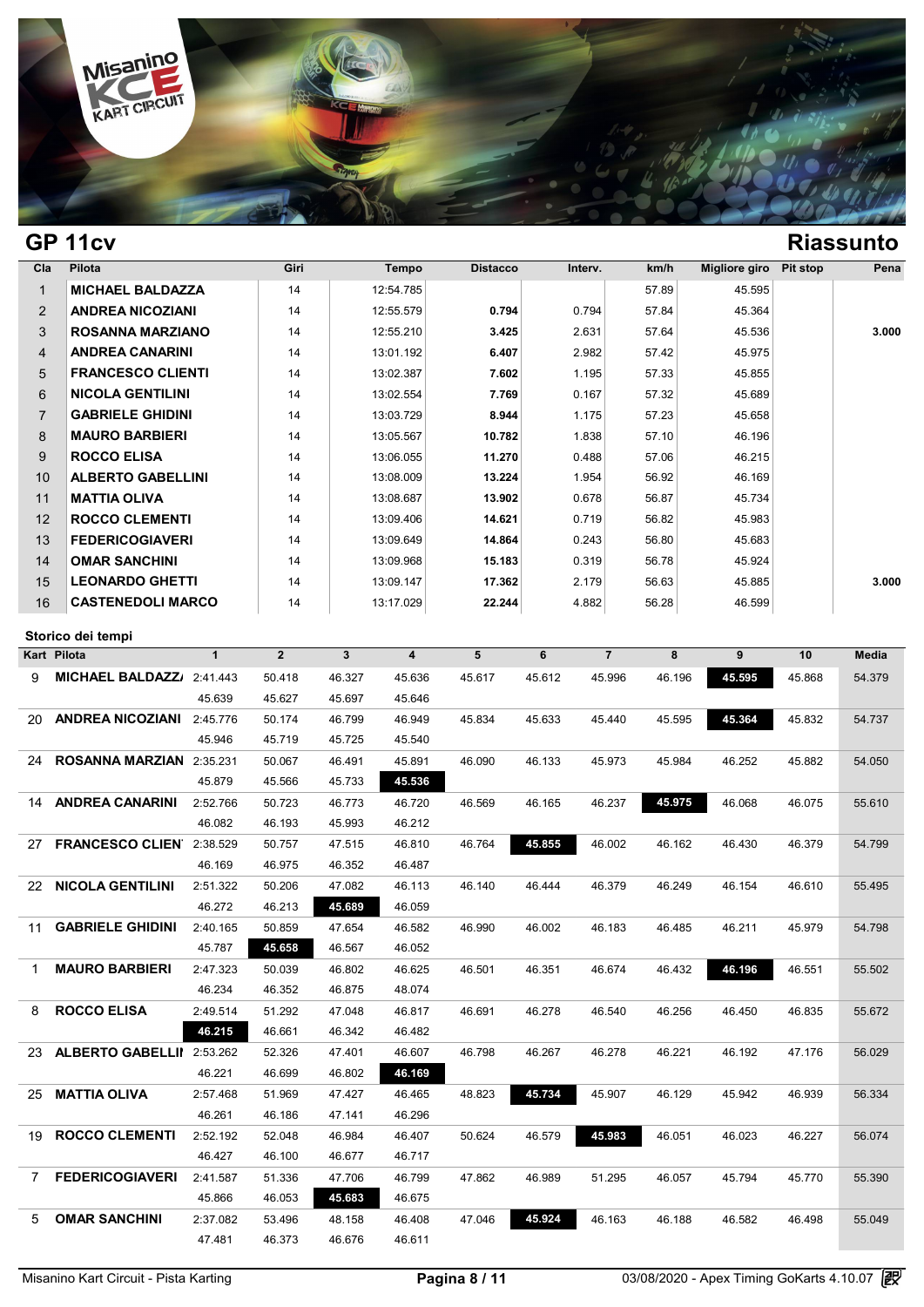

|    | GP 11cv                |    |           |              |                        |                     |                       |                         |               |                       |                       |                        |                       |                     |                       |                                    | <b>Riassunto</b>       |
|----|------------------------|----|-----------|--------------|------------------------|---------------------|-----------------------|-------------------------|---------------|-----------------------|-----------------------|------------------------|-----------------------|---------------------|-----------------------|------------------------------------|------------------------|
|    | Kart Pilota            |    |           | $\mathbf{1}$ | $\overline{2}$         | 3                   |                       | $\overline{\mathbf{4}}$ | 5             | 6                     |                       | $\overline{7}$         | 8                     | 9                   |                       | 10                                 | Media                  |
| 2  | <b>LEONARDO GHETTI</b> |    |           | 2:45.252     | 51.557                 | 48.441              |                       | 46.666                  | 46.695        | 46.168                |                       | 46.288                 | 45.885                | 45.936              |                       | 47.628                             | 55.494                 |
|    |                        |    |           | 46.917       | 45.893                 | 46.988              |                       | 46.604                  |               |                       |                       |                        |                       |                     |                       |                                    |                        |
| 30 | <b>CASTENEDOLI MAR</b> |    |           | 2:41.432     | 51.929                 | 48.274              |                       | 48.478                  | 47.178        | 46.780                |                       | 47.931                 | 46.599                | 47.450              |                       | 47.013                             | 55.766                 |
|    |                        |    |           | 47.151       | 46.861                 | 46.721              |                       | 46.938                  |               |                       |                       |                        |                       |                     |                       |                                    |                        |
|    | Tabella dei giri       |    |           |              |                        |                     |                       |                         |               |                       |                       |                        |                       |                     |                       |                                    |                        |
|    | Giro 1<br>Interv.      | 27 | 24<br>0.0 | 9<br>1.1     | 20<br>0.1              | 14<br>0.3           | $\overline{7}$<br>0.3 | $\mathbf 1$<br>0.0      | 8<br>0.2      | 5<br>0.2              | 19<br>0.1             | 11<br>0.1              | 23<br>0.1             | 22<br>0.0           | 25<br>0.5             | $\overline{c}$<br>$\overline{0.0}$ | 30<br>$0.\overline{2}$ |
|    | Giro 2                 | 24 | 27<br>0.6 | 20<br>0.7    | 9<br>0.1               | $\mathbf{1}$<br>0.5 | 14<br>0.2             | 7<br>0.9                | $^{22}_{0.0}$ | 8<br>0.2              | 11<br>0.1             | 19<br>1.0              | $\overline{2}$<br>0.4 | 23<br>0.1           | $25$ <sub>0.2</sub>   | 30<br>0.2                          | 5<br>0.2               |
|    | Giro 3                 | 24 | 9<br>1.3  | 27<br>0.3    | 20                     | $\mathbf{1}$<br>0.7 | 14<br>0.2             | 22<br>1.3               | 8<br>0.2      | $\overline{7}$<br>0.3 | 11<br>0.4             | 19<br>0.3              | 23<br>0.9             | 25<br>0.2           | $\overline{2}$<br>0.6 | 30<br>0.4                          | 5<br>0.0               |
|    | Giro 4                 | 24 | 9<br>1.1  | 27<br>1.5    | 20<br>0.1              | 1<br>0.3            | 14<br>0.2             | 22<br>0.7               | 8<br>0.9      | $\overline{7}$<br>0.3 | 11<br>0.2             | 19<br>0.1              | 23<br>1.1             | 25<br>0.1           | $\overline{2}$<br>0.8 | 5<br>0.2                           | 30<br>1.9              |
|    | Giro 5                 | 24 | 9<br>0.6  | 20<br>1.8    | 27<br>0.7              | $\mathbf{1}$<br>0.2 | 14<br>0.3             | 22<br>$\overline{0.2}$  | 8<br>1.5      | 11<br>0.8             | $\overline{7}$<br>0.6 | 23<br>$0.\overline{5}$ | $\overline{2}$<br>0.8 | 5<br>0.6            | 25<br>0.6             | 19<br>0.4                          | 30<br>0.9              |
|    | Giro 6                 | 24 | 9<br>0.1  | 20<br>1.8    | 27<br>1.0              | $\mathbf{1}$<br>0.7 | 14<br>0.1             | $\frac{22}{0.5}$        | 8<br>1.3      | 11<br>0.5             | 23<br>1.4             | $\overline{7}$<br>0.2  | $_{0.5}^{2}$          | 5<br>0.3            | $\frac{25}{0.4}$      | 19<br>1.3                          | 30<br>$1.1$            |
|    | Giro 7                 | 24 | 9<br>0.1  | 20<br>1.3    | 27<br>1.5              | 14<br>1.1           | $\mathbf{1}$<br>0.2   | 22<br>0.4               | 8<br>1.5      | 11<br>0.1             | 23<br>1.5             | $\overline{2}$<br>0.7  | 5<br>0.2              | 25<br>0.2           | 19<br>1.3             | $\overline{7}$<br>2.5              | 30<br>0.5              |
|    | Giro 8                 | 24 | 9<br>0.3  | 20<br>0.7    | 27<br>2.1              | 14<br>0.9           | $\mathbf 1$<br>0.7    | $\frac{22}{0.2}$        | 8<br>1.5      | 11<br>0.4             | 23<br>1.2             | $\overline{2}$<br>0.4  | 5<br>0.5              | $25$ <sub>0.1</sub> | 19<br>1.3             | $\overline{7}$<br>2.5              | 30<br>1.0              |
|    | Giro 9                 | 9  | 24<br>0.3 | 20<br>0.2    | 27<br>$\overline{3.2}$ | 14<br>0.6           | $\overline{1}$<br>0.8 | 22<br>0.2               | 8<br>1.8      | 11<br>0.1             | 23<br>1.2             | $\overline{2}$<br>0.1  | 25<br>0.7             | 5<br>0.4            | 19<br>0.9             | $\overline{7}$<br>2.3              | 30<br>2.7              |
|    | Giro 10                | 9  | 24<br>0.3 | 20<br>0.1    | 27<br>3.7              | 14<br>0.3           | $\mathbf{1}$<br>1.3   | 22<br>0.2               | 11<br>1.3     | 8<br>0.6              | 23<br>1.7             | $\overline{2}$<br>0.6  | 25<br>0.0             | 5<br>0.0            | 19<br>0.6             | $\overline{7}$<br>1.8              | 30<br>3.9              |
|    | Giro 11                | 9  | 24<br>0.5 | 20<br>0.2    | 27<br>3.9              | 14<br>0.2           | $\mathbf 1$<br>1.4    | 22<br>0.3               | 11<br>0.8     | 8<br>1.1              | 23<br>1.7             | 25<br>0.7              | $\overline{2}$<br>0.5 | 19<br>0.2           | 5<br>0.3              | $\overline{7}$<br>0.9              | 30<br>5.2              |
|    | Giro 12                | 9  | 24<br>0.4 | 20<br>0.3    | 14<br>4.6              | 27<br>0.5           | 1<br>1.0              | 22<br>0.1               | 11<br>0.3     | 8<br>2.1              | 23<br>1.8             | 25<br>0.2              | $\overline{2}$<br>0.3 | 19<br>0.4           | 5<br>0.6              | $\overline{7}$<br>0.6              | 30<br>6.0              |
|    | Giro 13                | 9  | 24<br>0.5 | 20<br>0.3    | 14<br>4.9              | 27<br>0.9           | 22<br>0.5             | 1<br>0.9                | 11<br>0.1     | 8<br>1.8              | 23<br>2.2             | 25<br>0.5              | $\overline{2}$<br>0.1 | 19<br>0.1           | $\overline{7}$<br>0.2 | 5<br>0.3                           | 30<br>6.7              |
|    | Giro 14                | 9  | 24<br>0.4 | 20<br>0.3    | 14<br>5.6              | 27<br>1.1           | 22<br>0.1             | 11<br>1.1               | 1<br>1.8      | 8<br>0.4              | 23<br>1.9             | 25<br>0.6              | $\overline{2}$<br>0.4 | 19<br>0.2           | $\overline{7}$<br>0.2 | 5<br>0.3                           | 30<br>7.0              |

## **Finalissima 02/08/2020 - 11:57**

| Cla            | Pilota                     | Giri | <b>Tempo</b> | <b>Distacco</b> | Interv. | km/h  | Migliore giro | Pit stop |
|----------------|----------------------------|------|--------------|-----------------|---------|-------|---------------|----------|
|                | <b>BISOGNI ANDREA</b>      | 14   | 12:46.532    |                 |         | 58.52 | 45.189        |          |
| 2              | <b>TONI DI GIULIO</b>      | 14   | 12:46.773    | 0.241           | 0.241   | 58.50 | 45.281        |          |
| 3              | <b>LUCA CEVOLANI</b>       | 14   | 12:47.018    | 0.486           | 0.245   | 58.48 | 45.054        |          |
| 4              | <b>ROCCO ANDREA</b>        | 14   | 12:47.194    | 0.662           | 0.176   | 58.47 | 45.249        |          |
| 5              | <b>RUGGERI CARPENEDO</b>   | 14   | 12:48.260    | 1.728           | 1.066   | 58.39 | 45.415        |          |
| 6              | <b>DAVIDE FAUSTINI</b>     | 14   | 12:48.394    | 1.862           | 0.134   | 58.38 | 45.245        |          |
| $\overline{7}$ | <b>DANIELE PAGANIN</b>     | 14   | 12:48.758    | 2.226           | 0.364   | 58.35 | 45.369        |          |
| 8              | <b>GIANFRANCO FERRARO</b>  | 14   | 12:53.563    | 7.031           | 4.805   | 57.99 | 45.307        |          |
| 9              | <b>LELLI STEFANO</b>       | 14   | 12:54.948    | 8.416           | 1.385   | 57.88 | 45.289        |          |
| 10             | <b>MATTIA RIMINI</b>       | 14   | 12:55.338    | 8.806           | 0.390   | 57.85 | 45.301        |          |
| 11             | <b>MATTEO ANTONELLI</b>    | 14   | 12:55.578    | 9.046           | 0.240   | 57.84 | 45.524        |          |
| 12             | <b>PAOLO CARRIDI</b>       | 14   | 12:55.806    | 9.274           | 0.228   | 57.82 | 45.317        |          |
| 13             | <b>GHEDINI GIULIANO</b>    | 14   | 12:57.439    | 10.907          | 1.633   | 57.70 | 45.264        |          |
| 14             | <b>ANDREA CASTENEDOLI</b>  | 14   | 12:57.865    | 11.333          | 0.426   | 57.67 | 45.496        |          |
| 15             | <b>RAFFAELE ANDRINI</b>    | 14   | 12:58.173    | 11.641          | 0.308   | 57.64 | 45.444        |          |
| 16             | <b>FEDERICO BELLISSIMA</b> | 14   | 12:58.534    | 12.002          | 0.361   | 57.62 | 45.693        |          |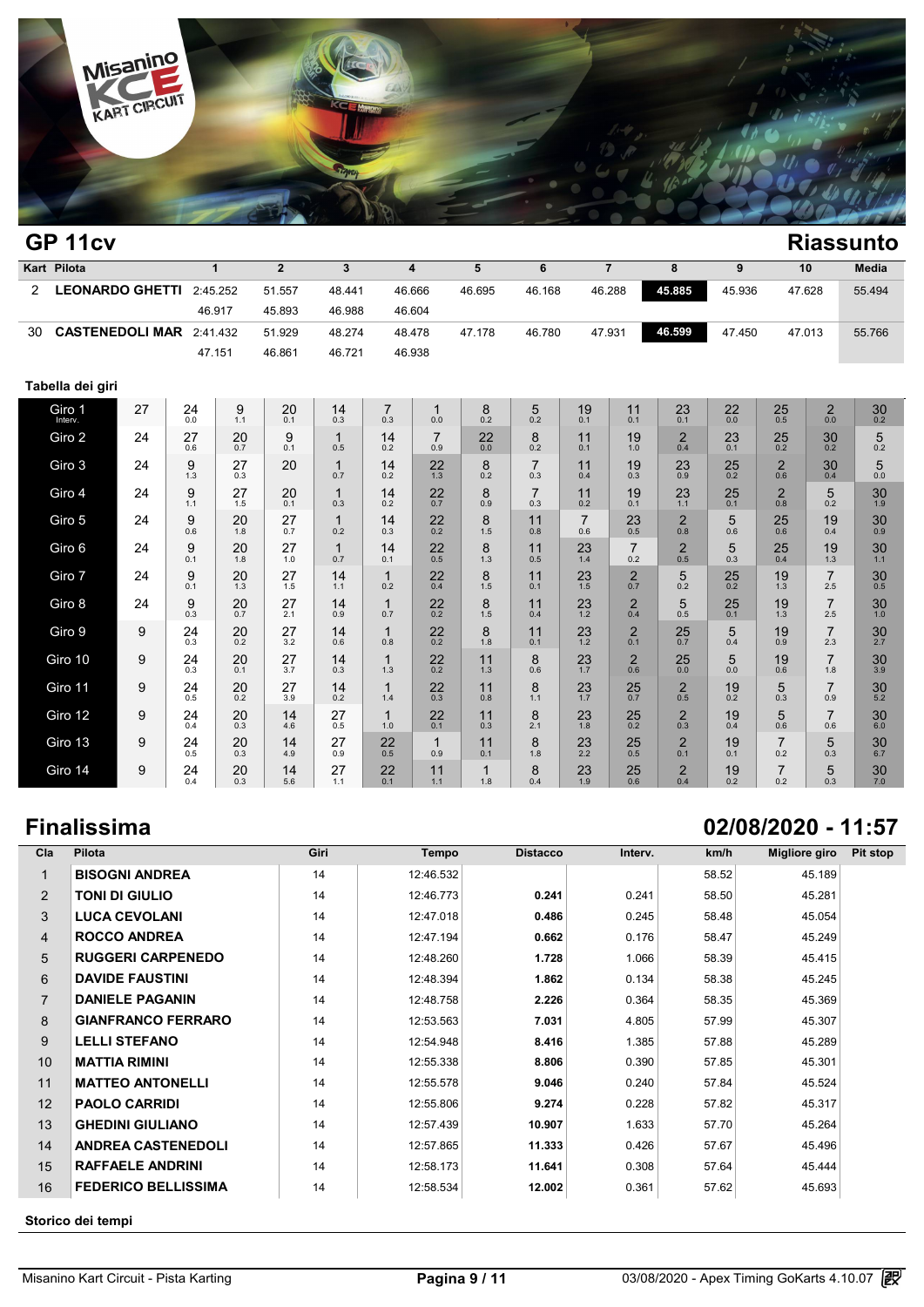

| GP 11cv<br>Kart Pilota<br>$\mathbf{1}$ |                                     |               |               |               |          |           |                                         |               |               |                 |                     |                     |              |                       |                       | <b>Riassunto</b> |
|----------------------------------------|-------------------------------------|---------------|---------------|---------------|----------|-----------|-----------------------------------------|---------------|---------------|-----------------|---------------------|---------------------|--------------|-----------------------|-----------------------|------------------|
|                                        |                                     |               |               | $\mathbf{2}$  | 3        |           | $\overline{\mathbf{4}}$                 | 5             | 6             |                 | $\overline{7}$      | 8                   | 9            | 10                    |                       | Media            |
|                                        | 19 BISOGNI ANDREA                   | 2:41.636      |               | 49.932        | 45.458   |           | 45.772                                  | 45.539        | 45.484        | 45.393          |                     | 45.307              | 45.509       |                       | 45.189                | 54.214           |
|                                        |                                     | 46.927        |               | 45.350        | 45.220   |           | 46.290                                  |               |               |                 |                     |                     |              |                       |                       |                  |
| 2                                      | <b>TONI DI GIULIO</b>               | 2:42.435      |               | 50.207        | 45.563   |           | 45.816                                  | 45.812        | 45.604        | 45.397          |                     | 45.375              | 45.323       |                       | 45.335                | 54.327           |
|                                        |                                     | 46.502        |               | 45.281        | 45.874   |           | 46.060                                  |               |               |                 |                     |                     |              |                       |                       |                  |
| 9                                      | <b>LUCA CEVOLANI</b>                | 2:48.344      |               | 49.868        | 45.550   |           | 45.702                                  | 45.648        | 45.657        |                 | 45.476              | 45.341              | 45.645       |                       | 45.413                | 54.625           |
|                                        |                                     | 45.321        |               | 45.054        | 45.612   |           | 46.121                                  |               |               |                 |                     |                     |              |                       |                       |                  |
| 28                                     | <b>ROCCO ANDREA</b>                 |               | 2:49.550      | 50.055        | 45.816   |           | 45.661                                  | 45.736        | 45.313        | 45.284          |                     | 45.307              | 45.249       |                       | 45.315                | 54.799           |
|                                        |                                     | 45.850        |               | 45.408        | 45.527   |           | 47.123                                  |               |               |                 |                     |                     |              |                       |                       |                  |
| 27                                     | <b>RUGGERI CARPENE</b> 2:48.323     |               |               | 49.678        | 45.894   |           | 45.731                                  | 45.688        | 45.504        |                 | 45.563              | 45.415              | 46.047       |                       | 45.565                | 54.742           |
|                                        |                                     | 45.662        |               | 45.485        | 45.749   |           | 46.096                                  |               |               |                 |                     |                     |              |                       |                       |                  |
| 5                                      | <b>DAVIDE FAUSTINI</b>              | 2:41.022      |               | 50.476        | 46.524   |           | 45.613                                  | 45.494        | 45.391        |                 | 45.573              | 45.612              | 45.470       | 45.245                |                       | 54.169           |
|                                        |                                     | 45.312        |               | 45.344        | 45.342   |           | 45.952                                  |               |               |                 |                     |                     |              |                       |                       |                  |
| 30                                     | <b>DANIELE PAGANIN</b>              | 2:38.782      |               | 51.276        | 46.242   | 45.796    |                                         | 45.757        | 45.369        | 45.401          |                     | 45.426              | 45.463       |                       | 45.547                | 54.129           |
|                                        |                                     |               | 45.392        | 45.400        | 45.525   | 46.442    |                                         |               |               |                 |                     |                     |              |                       |                       |                  |
| 23.                                    | <b>GIANFRANCO FERR</b> 2:41.722     |               |               | 51.576        | 46.715   |           | 47.243                                  | 46.206        | 45.504        | 46.004          |                     | 45.550              | 45.593       |                       | 45.307                | 54.612           |
|                                        |                                     |               | 45.377        | 45.549        | 46.508   |           | 45.723                                  |               |               |                 |                     |                     |              |                       |                       |                  |
| 25                                     | <b>LELLI STEFANO</b>                |               | 2:30.350      | 51.582        | 46.433   |           | 47.161                                  | 46.331        | 45.650        | 45.713          |                     | 45.734              | 45.566       | 45.450                |                       | 53.861           |
|                                        |                                     | 45.787        |               | 45.289        | 46.571   |           | 46.445                                  |               |               |                 |                     |                     |              |                       |                       |                  |
| 7                                      | <b>MATTIA RIMINI</b>                | 2:42.497      |               | 50.792        | 47.365   |           | 48.338                                  | 46.229        | 45.471        | 45.401          |                     | 45.439              | 45.395       | 45.334                |                       | 54.688           |
|                                        |                                     | 45.652        |               | 45.614        | 45.301   |           | 46.804                                  |               |               |                 |                     |                     |              |                       |                       |                  |
| 11                                     | <b>MATTEO ANTONELL 2:44.970</b>     |               |               | 50.941        | 47.337   |           | 45.889                                  | 45.774        | 45.882        | 45.841          |                     | 45.659              | 45.858       |                       | 46.728                | 55.017           |
|                                        |                                     | 47.199        |               | 46.789        | 45.524   |           | 45.854                                  |               |               |                 |                     |                     |              |                       |                       |                  |
| 20                                     | <b>PAOLO CARRIDI</b>                | 2:50.115      |               | 50.256        | 47.875   |           | 46.149                                  | 47.174        | 45.400        | 45.317          |                     | 45.477              | 45.512       |                       | 45.865                | 55.362           |
|                                        |                                     | 46.463        |               | 45.934        | 46.086   |           | 47.458                                  |               |               |                 |                     |                     |              |                       |                       |                  |
| 24.                                    | <b>GHEDINI GIULIANO</b>             | 2:36.227      |               | 50.502        | 46.537   |           | 46.208                                  | 46.716        | 45.402        |                 | 45.264              | 45.618              | 45.508       |                       | 45.958                | 54.402           |
|                                        |                                     | 45.627        |               | 45.839        | 47.090   |           | 49.132                                  |               |               |                 |                     |                     |              |                       |                       |                  |
| 8                                      | <b>ANDREA CASTENED 2:44.648</b>     |               |               | 51.496        | 46.413   |           | 48.582                                  | 47.216        | 45.940        | 45.803          |                     | 45.673              | 45.548       |                       | 45.496                | 55.072           |
|                                        |                                     | 45.978        |               | 46.113        | 46.172   |           | 45.939                                  |               |               |                 |                     |                     |              |                       |                       |                  |
| 14                                     | RAFFAELE ANDRINI 2:48.748           |               |               | 51.571        | 47.380   |           | 48.440                                  | 46.542        | 45.724        | 46.135          |                     | 46.271              | 45.480       |                       | 45.444                | 55.377           |
|                                        |                                     | 45.815        |               | 45.541        | 46.221   |           | 45.974                                  |               |               |                 |                     |                     |              |                       |                       |                  |
|                                        | 22 <b>FEDERICO BELLISS</b> 2:47.269 |               |               | 51.749        | 47.186   |           | 48.134                                  | 46.449        | 46.147        |                 | 46.280              | 45.728              | 45.693       | 45.829                |                       | 55.324           |
|                                        | 46.295                              |               |               | 45.880        | 46.043   |           | 45.856                                  |               |               |                 |                     |                     |              |                       |                       |                  |
|                                        | Tabella dei giri                    |               |               |               |          |           |                                         |               |               |                 |                     |                     |              |                       |                       |                  |
|                                        | 2                                   |               |               | 30            | 27       | 11        |                                         |               |               |                 |                     |                     |              | 14                    |                       | $\overline{7}$   |
|                                        | Giro 1                              | $^{19}_{0.5}$ | $^{28}_{0.3}$ | 0.1           | 0.4      | 0.1       | $\begin{array}{c} 9 \\ 0.3 \end{array}$ | $^{23}_{0.0}$ | $^{20}_{0.1}$ | $\frac{5}{0.2}$ | $25$ <sub>0.1</sub> | $^{22}_{0.0}$       | $_{0.2}^{8}$ | 0.1                   | $^{24}_{0.4}$         | 0.1              |
|                                        | Giro 2<br>2                         | 19<br>0.2     | 28<br>0.5     | $^{27}_{0.2}$ | 9<br>0.6 | 30<br>0.5 | 20<br>0.0                               | 11<br>0.1     | 5<br>0.2      | 23<br>0.7       | 24<br>0.2           | $25$ <sub>0.2</sub> | 8<br>0.1     | $\overline{7}$<br>0.0 | 22<br>0.0             | 14<br>0.1        |
|                                        | Giro 3<br>2                         | 19            | 28<br>0.8     | 27<br>0.3     | 9<br>0.2 | 30<br>1.2 | 5<br>0.8                                | 11<br>0.5     | 20<br>0.3     | 23<br>0.0       | 24<br>0.0           | 25<br>0.1           | 8            | 22<br>0.7             | $\overline{7}$<br>0.1 | 14<br>0.2        |
|                                        | 2<br>Giro 4                         | 0.1<br>19     | 28            | 27            | 9        | 30        | 5                                       | 11            | 20            | 24              | 23                  | 25                  | 0.1<br>8     | 22                    | $\overline{7}$        | 14               |
|                                        |                                     | 0.1           | 0.7           | 0.4           | 0.2      | 1.3       | 0.6                                     | 0.8           | 0.6           | 0.1             | 0.9                 | 0.1                 | 1.5          | 0.3                   | 0.3                   | 0.3              |

Giro 10 19  $\begin{array}{|c|c|c|}\n\hline\n2 & 0.3 \\
\hline\n\end{array}$ 

Giro 5 19  $\begin{array}{|c|c|c|} \hline 2 & 19 & 2 \ \hline 0.1 & 0.1 & 0.1 \ \hline \end{array}$ 

Giro 7 19  $\begin{array}{|c|c|c|} \hline 2 & 2 \\ 0.2 & \hline \end{array}$ 

Giro 8  $19 \begin{array}{|c|c|} 1 & 2 \end{array}$ 

Giro 6 19

Giro 9 19

 $\begin{array}{c|c} 2 & 28 \\ 0.1 & 0.7 \\ 2 & 28 \\ 0.2 & 0.5 \end{array}$ 

 $\begin{array}{c|c}\n2 & 28 \\
0.3 & 0.3 \\
2 & 28 \\
0.1 & 0.2\n\end{array}$ 

 $28 \atop 0.5$ 

 $^{28}_{0.3}$ 

 $28_{0.2}$ 

 $28 \atop 0.2$ 

 $^{27}_{0.3}$ 

 $^{27}_{0.5}$ 

 $^{27}_{0.8}$ 

 $^{27}_{0.9}$ 

 $9\n1.5$ 

 $\frac{9}{1.6}$ 

 $^{9}_{0.2}$ 

 $9 \n0.3$ 

 $9<sub>0.2</sub>$ 

 $9<sub>0.1</sub>$ 

 $27 \atop 0.2$ 

 $^{27}_{0.3}$ 

 $30^{1.4}$ 

 $30^{1.1}$ 

 $30<sub>1.0</sub>$ 

 $30^{1.1}$ 

 $30<sub>0.7</sub>$ 

 $30<sub>0.7</sub>$ 

 $\begin{array}{|c|c|} \hline 5 & 24 \\ 0.4 & 3.3 \\ \hline \end{array}$ 

 $\begin{array}{c|c} 5 & 11 \\ 0.3 & 1.0 \end{array}$ 

 $\begin{array}{c|c} 5 & 11 \\ 0.5 & 1.8 \end{array}$ 

 $\begin{array}{c|c} 5 & 11 \\ 0.7 & 1.8 \end{array}$ 

 $\frac{5}{0.3}$ 

 $\frac{5}{0.7}$ 

 $24 \atop 1.7$ 1.0  $24 \n20 \n23 \n2.17 \n2.2 \n2.3 \n2.1$ 

 $^{24}_{0.7}$ 11  $24 \n\begin{array}{|c|c|c|} \n24 \n\end{array}$  20  $23 \n\begin{array}{|c|c|} \n23 \n\end{array}$ 

 $^{24}_{0.6}$ 11  $24 \n\begin{array}{|c|c|c|c|}\n\hline\n1.8 & 0.6 & 0.2 & 1.0\n\end{array}$ 

11  $24 \n20 \n23 \n22 \n23$ 

 $\begin{array}{|c|c|c|c|c|}\n 21 & 22 & 23 \\
 2.2 & 0.3 & 0.2 & 1.0\n \end{array}$ 

 $11$ <sub>0.3</sub>

 $\begin{array}{|c|c|c|}\n 11 & 24 \\
 \hline\n 1.5 & 1.2\n \end{array}$ 

 $\begin{array}{|c|c|c|}\n 11 & 24 \\
 \hline\n 2.2 & 0.3\n \end{array}$ 

 $\begin{array}{c|c|c|c|c} 5 & 24 & 20 & 11 \\ 0.4 & 3.3 & 0.1 & 0.3 \end{array}$ 

 $^{23}_{0.1}$ 

 $23 \atop 0.2$ 

 $^{23}_{0.9}$ 

 $23 \atop 1.0$ 

 $23 \atop 1.0$ 

 $23$ <sub>0.1</sub>

 $25$ <sub>0.2</sub>

 $25$ <sub>0.4</sub>

 $^{25}_{0.1}$ 

 $25$ <sub>0.3</sub>

 $\frac{25}{0.3}$ 

 $^{25}_{0.4}$ 

 $\frac{22}{2.0}$ 

 $\frac{7}{2.0}$ 

 $\frac{7}{1.6}$ 

 $\frac{7}{1.3}$ 

 $\frac{7}{1.2}$ 

 $\frac{7}{1.1}$ 

 $\frac{7}{0.1}$ 

 $\frac{22}{0.5}$ 

 $\frac{8}{1.1}$ 

 $\frac{8}{1.3}$ 

 $\frac{8}{1.5}$ 

 $\frac{8}{1.6}$ 

 $_{0.2}^{8}$ 

 $_{0.2}^{8}$ 

 $22$ <sub>0.2</sub>

 $22$ <sub>0.3</sub>

 $22$ <sub>0.4</sub>

 $22$ <sub>0.7</sub>

 $\begin{array}{c|c} 8 & 14 \\ 0.2 & 0.3 \end{array}$ 

 $\begin{array}{c|c} 8 & 14 \\ 0.2 & 0.1 \end{array}$ 

 $\begin{array}{ccc} 22 & 14 \\ 0.2 & 0.2 \end{array}$ 

 $\begin{array}{c|c} 22 & 14 \\ 0.3 & 0.7 \end{array}$ 

 $\begin{array}{c|c} 22 & 14 \\ 0.5 & 0.5 \end{array}$ 

 $\begin{array}{c|c} 22 & 14 \\ 0.7 & 0.1 \end{array}$ 

Misanino Kart Circuit - Pista Karting **Pagina 10 / 11** 03/08/2020 - Apex Timing GoKarts 4.10.07